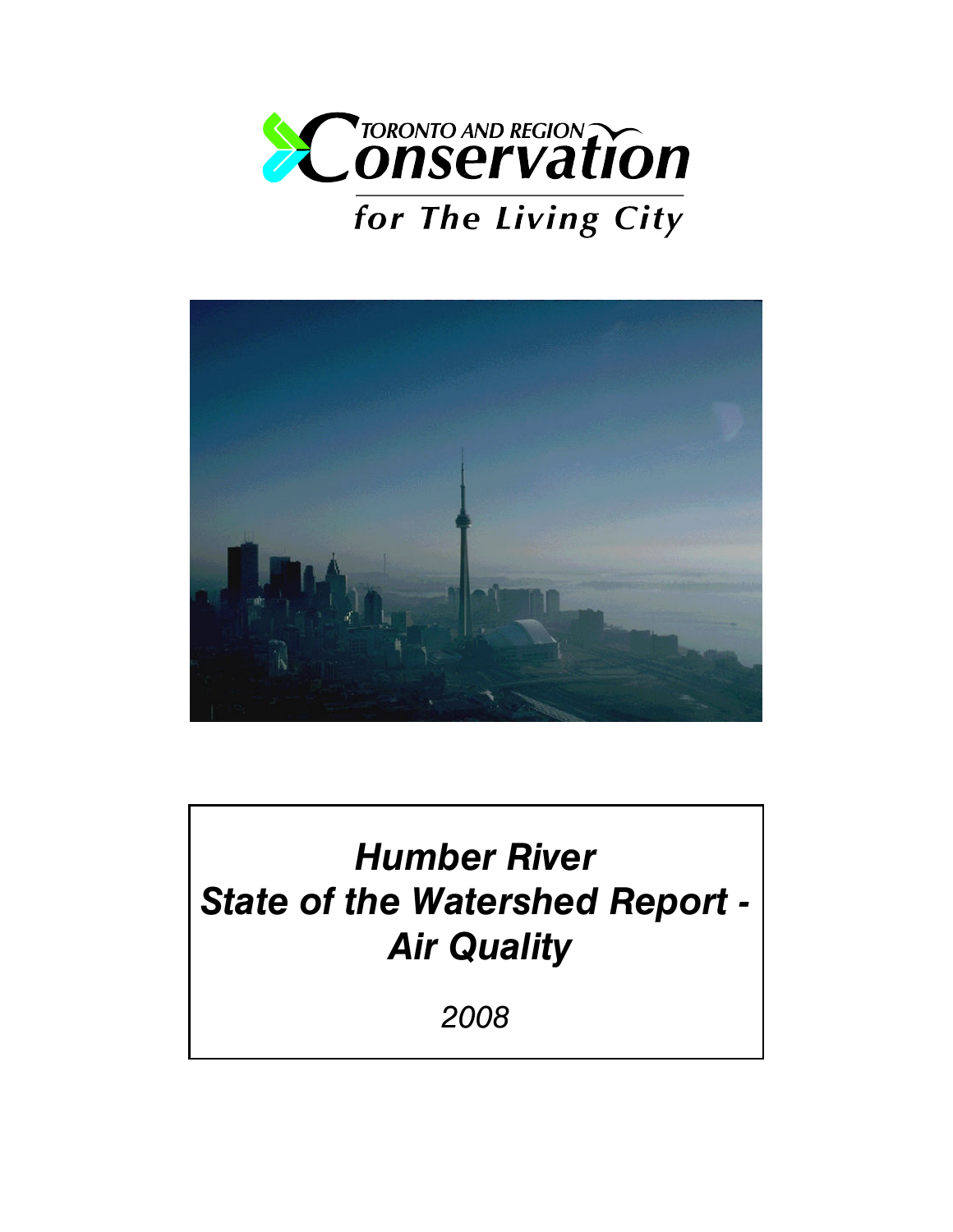#### EXECUTIVE SUMMARY

- "Very good" Air Quality Index<sup>1</sup> scores were achieved only 46% of the time in 2001;
- Air Quality Index scores in the "moderate" to "poor" range occurred 9% of the time;
- Ground-level ozone<sup>2</sup> was the pollutant responsible for poor air quality in all instances where smog advisories were issued in 2001;
- Average annual ambient ozone concentrations recorded at Humber area monitoring stations appear to exhibit a slight, yet steadily increasing trend between 1990 and 2002;
- Hot sunny weather is known to accelerate the chemical reactions that form ground-level ozone and a strong correlation seems to exist between high air temperatures and the number of ozone exceedances observed at Humber area monitoring stations;
- Climate change models predict that average annual air temperatures in the Great Lakes Basin could rise by approximately three degrees Celsius by 2050. If this change results in hotter summers it can be anticipated that the frequency of smog warnings will increase unless emissions of nitrogen oxides and volatile organic compounds are drastically reduced;
- Fine particulate matter<sup>3</sup> concentrations occasionally exceeded the provincial interim 24hour Ambient Air Quality Criteria of 50 ug/L, a concentration limit for the protection of human health.

 $\overline{\phantom{a}}$  , where the contract of the contract of the contract of the contract of the contract of the contract of the contract of the contract of the contract of the contract of the contract of the contract of the contr

<sup>&</sup>lt;sup>1</sup> Air Quality Index is based on hourly ambient concentrations of six key pollutants that are known to have adverse effects on human health and the environment: sulphur dioxide, ozone, nitrogen dioxide, total reduced sulphur compounds, carbon monoxide, and suspended particles.

 $^{\text{2}}$  Ozone is a colourless gas produced by photochemical reactions between oxygen, nitrogen oxides and volatile organic compounds in the presence of sunlight. Ozone is not directly emitted into the atmosphere in significant amounts. Studies have demonstrated that ozone impairs the normal function of the lungs, causing alterations in respiration rates, the most characteristic being shallow, rapid breathing. Exposure may result in chest tightness, coughing, and wheezing. Ozone can also cause plants to grow 10 to 40 percent more slowly, age prematurely, lose leaves during the growing season, and produce pollen with shorter life spans.

 $^{\rm 3}$  Fine particulate matter can penetrate deep into the lungs and can aggravate bronchitis, asthma, and other respiratory diseases.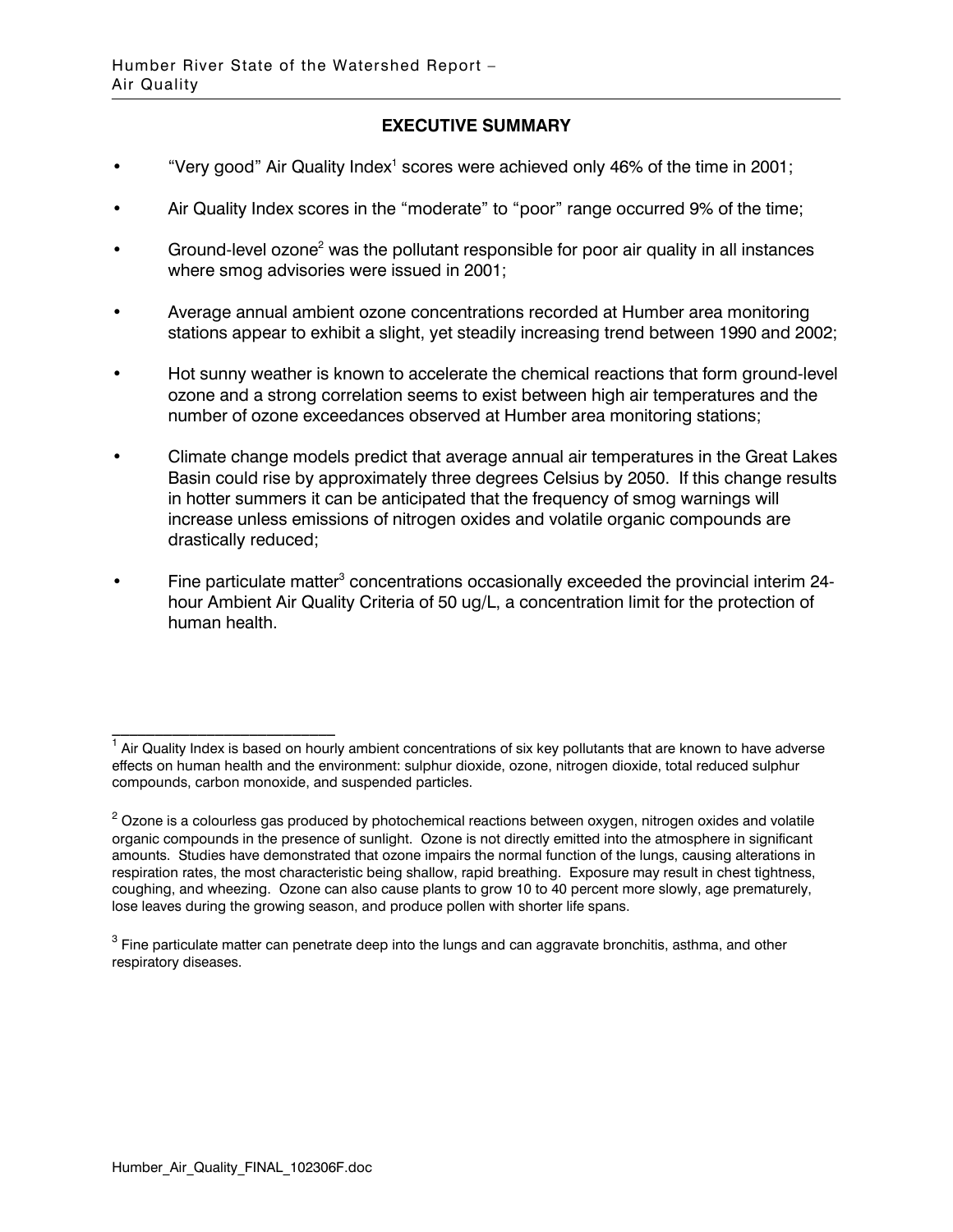# TABLE OF CONTENTS

| 1.0 |                                                             |
|-----|-------------------------------------------------------------|
| 2.0 | UNDERSTANDING THE SOURCES AND IMPACTS OF AIR POLLUTION  5   |
| 2.1 |                                                             |
| 2.2 |                                                             |
| 2.3 |                                                             |
| 2.4 |                                                             |
| 3.0 |                                                             |
| 3.1 |                                                             |
| 4.0 | <b>CURRENT CONDITIONS IN THE HUMBER RIVER WATERSHED  12</b> |
| 4.1 |                                                             |
| 4.2 |                                                             |
| 4.3 |                                                             |
| 4.4 |                                                             |
| 4.5 |                                                             |
| 4.6 |                                                             |
| 4.7 |                                                             |
| 5.0 |                                                             |
| 6.0 |                                                             |

# LIST OF FIGURES

| Figure 1: | 2001 AQI Scores for Humber Watershed and Area Monitoring Stations 12                  |  |
|-----------|---------------------------------------------------------------------------------------|--|
| Figure 2: | Trend of Ozone Exceedance Days VS. "Hot Days" in the Humber River  14                 |  |
| Figure 3: | Average Annual Ozone Concentrations at Humber Watershed and Area 14                   |  |
| Figure 4: | PM <sub>25</sub> Concentrations at Humber Watershed and Area Monitoring Stations.  16 |  |
| Figure 5: | Nitrogen Dioxide Concentrations at Humber Watershed and Area 17                       |  |
| Figure 6: | Carbon Monoxide Concentrations at Humber Watershed and Area 18                        |  |
| Figure 7: |                                                                                       |  |

# LIST OF TABLES

| Table 1: |                                                                               |  |
|----------|-------------------------------------------------------------------------------|--|
| Table 2: | Pollutants that Frequently Exceeded the Ontario Ambient Air Quality           |  |
| Table 3: |                                                                               |  |
| Table 4: | Ambient Air Quality Criteria (AAQC) for Air Quality Index (AQI) Pollutants 11 |  |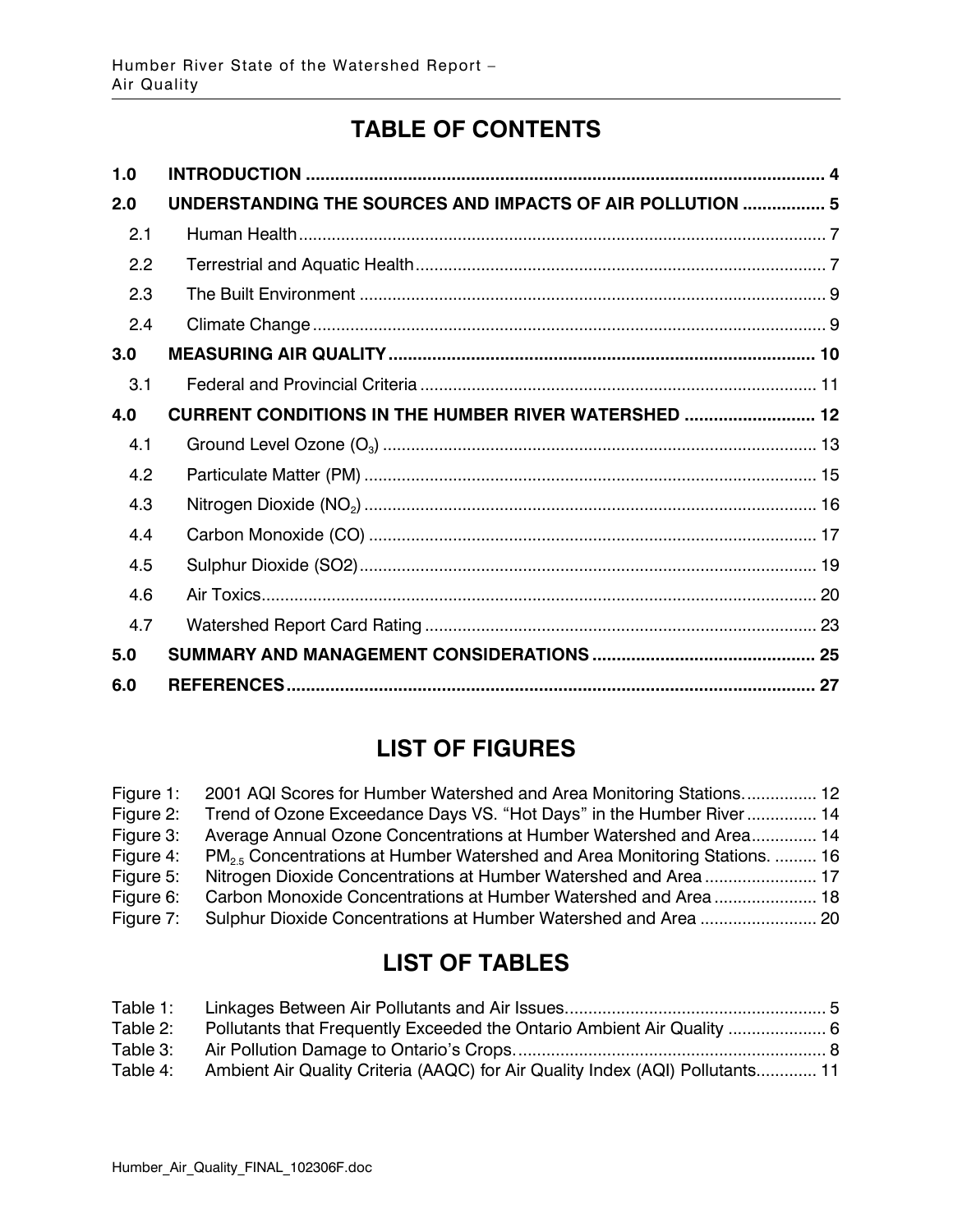# 1.0 INTRODUCTION

In 1997, the Humber Watershed Task Force released the Humber River Watershed Strategy, Legacy: A Strategy For A Healthy Humber (MTRCA, 1997), which provided thirty objectives for a healthy, sustainable watershed, and a set of actions necessary to achieve them. It also provided an overview of the state of the Humber River watershed at that time. Since the release of the watershed strategy, a significant amount of new information has become available through monitoring, special studies and the experiences of watershed partners.

In 2004, the Toronto and Region Conservation Authority (TRCA), in partnership with watershed municipalities and the Humber Watershed Alliance initiated a study to develop an integrated watershed management plan for the Humber River. This study was initiated to fulfill the watershed planning requirements of the Oak Ridges Moraine Conservation Plan, 2002, and to update the strategies and recommendations of Legacy, in light of new information, a stronger scientific foundation and better understanding of the effects of human actions on natural ecosystems. The watershed plan is intended to inform and guide municipalities, provincial and federal governments, TRCA, non-governmental organizations and private landowners regarding management actions needed to maintain and improve watershed health.

This State of the Watershed Report provides updated information on current conditions, emerging trends and identifies key watershed management issues and opportunities in the Humber pertaining to air quality. Indicators of watershed health and associated targets are used to rate current conditions. Ratings for a full suite of indicators of watershed health are summarized in, Listen to Your River: A Report Card on the Health of the Humber River Watershed (TRCA, 2007).

This State of the Watershed report begins with an overview of key sources of air pollution and the health effects of each pollutant. Observed pollutant levels are compared to provincial ambient air quality standards. Mitigation strategies for each pollutant are also discussed.

Air is easily overlooked in assessing the impacts of human activity. Yet, as an essential ingredient for life and a medium for the spread of airborne contaminants, air is a critical component of the watershed. Air contaminants are generated from both human activities and natural processes, and may be released from local, regional and even global sources, thereby complicating management efforts. Air pollution affects human, aquatic, and terrestrial health and the built environment. Since some air pollutants are also greenhouse gases, they can even contribute to global warming of the atmosphere; also know as "climate change". Vegetation plays an essential role in maintaining healthy air, not only by providing oxygen, but also by absorbing contaminants from the atmosphere.

The data summarized in this report are derived from four local monitoring sites, although the atmospheric region of influence, or "airshed", extends far beyond the watershed boundary. Situated in the densely populated Great Lakes Basin, the Toronto Region is affected by long range transport of pollutants from as far away as the Ohio Valley in the USA (Health Canada, 1997). Despite improvements in air quality over the last 30 years, smog remains a concern in southern Ontario, and concentrations of ozone and suspended particulates (major components of smog and greenhouse gases) frequently exceed provincial standards.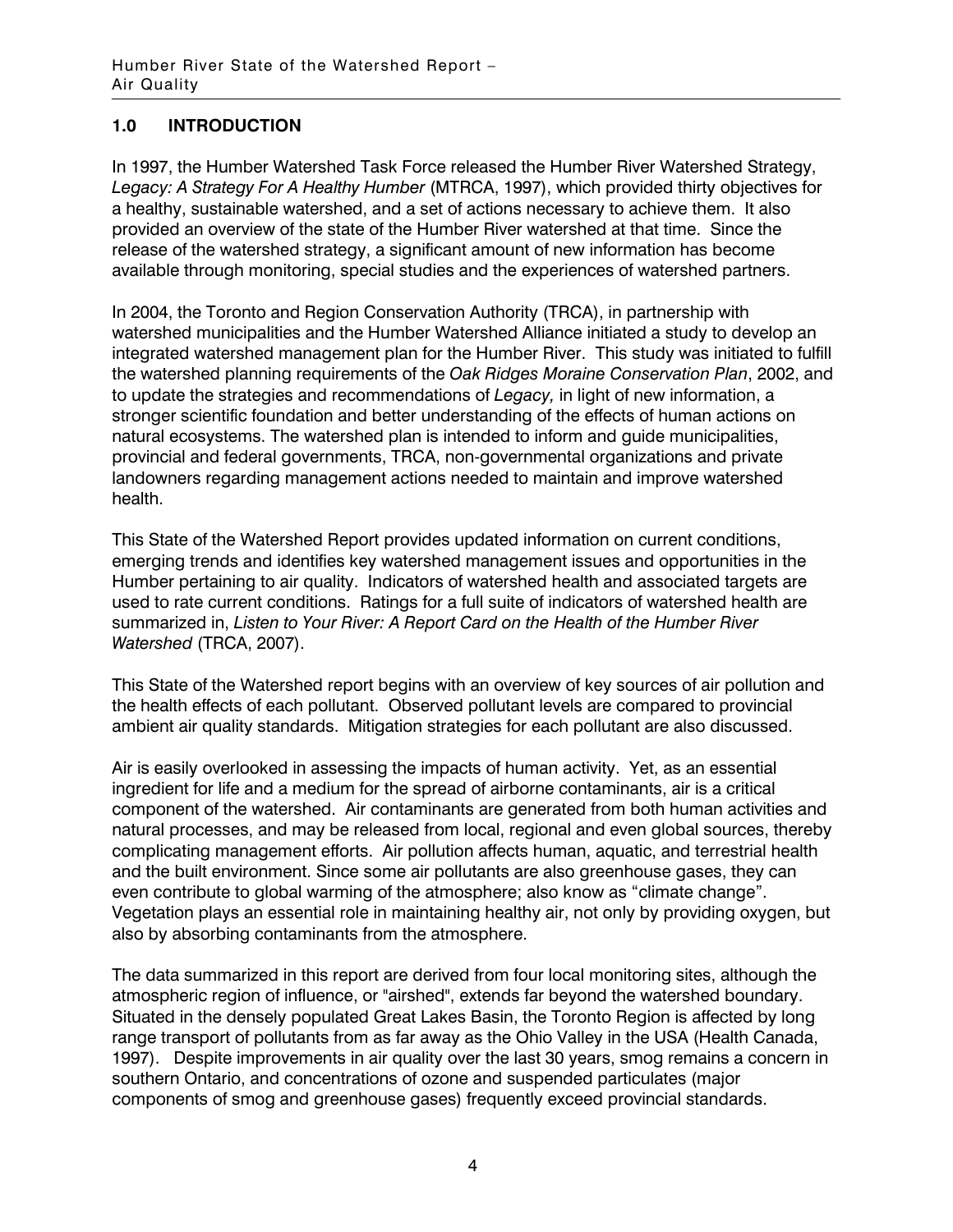# 2.0 UNDERSTANDING THE SOURCES AND IMPACTS OF AIR POLLUTION

Although both natural and human sources contribute to air pollution, the main contribution comes from everyday human activity (City of Toronto, 2000). Pollutants are released through volcanic eruptions, dust storms, emissions from oceans and vegetation, forest fires, factories, power plants, smelters, planes, trains, and other vehicles. Air pollutants can affect human health, vegetation, buildings and climate. The links between pollutants discussed in this report and various air issues are shown in Table 1. Table 2 provides further details on the sources and effects of pollutants that frequently exceed the Ontario Ambient Air Quality Criteria within the Humber River watershed and surrounding area.

| <b>Pollutant</b>                            | <b>Smog</b> | Global<br>Warming | <b>Urban</b><br>Air<br><b>Quality</b> | Acid<br><b>Deposition</b> | <b>Health</b> | <b>Aesthetics</b> |
|---------------------------------------------|-------------|-------------------|---------------------------------------|---------------------------|---------------|-------------------|
| Ozone                                       | yes         | yes               | yes                                   | yes                       | yes           | no                |
| <b>Sulphur Dioxide</b>                      | yes         | yes               | <b>ves</b>                            | yes                       | yes           | yes               |
| <b>Carbon Monoxide</b>                      | yes         | yes               | yes                                   | no                        | no            | no                |
| <b>Nitrogen Oxides</b>                      | yes         | yes               | yes                                   | yes                       | yes           | yes               |
| <b>Volatile Organic</b><br><b>Compounds</b> | yes         | yes               | yes                                   | no                        | no            | yes               |
| <b>Particulates</b>                         | yes         | yes               | yes                                   | yes                       | yes           | yes               |

Table 1: Linkages Between Air Pollutants and Air Issues.

Source: Adapted from OMOE, 2002.

Airborne contaminants can originate from both natural and man-made sources. Urban air pollutants arise from a wide variety of sources, although they are mainly a result of combustion processes (Environment Canada, 2001). Today, the largest source of pollution in most urban areas is the motor vehicle, and to a lesser extent, industry (Ontario Ministry of the Environment (OMOE, 2004). As the urban trend for single occupancy vehicle use continues, more and more vehicles enter the road network, creating more trips per day and greater traffic congestion. Trip lengths in the Greater Toronto Area (GTA) will continue to rise as residents relocate to suburban areas.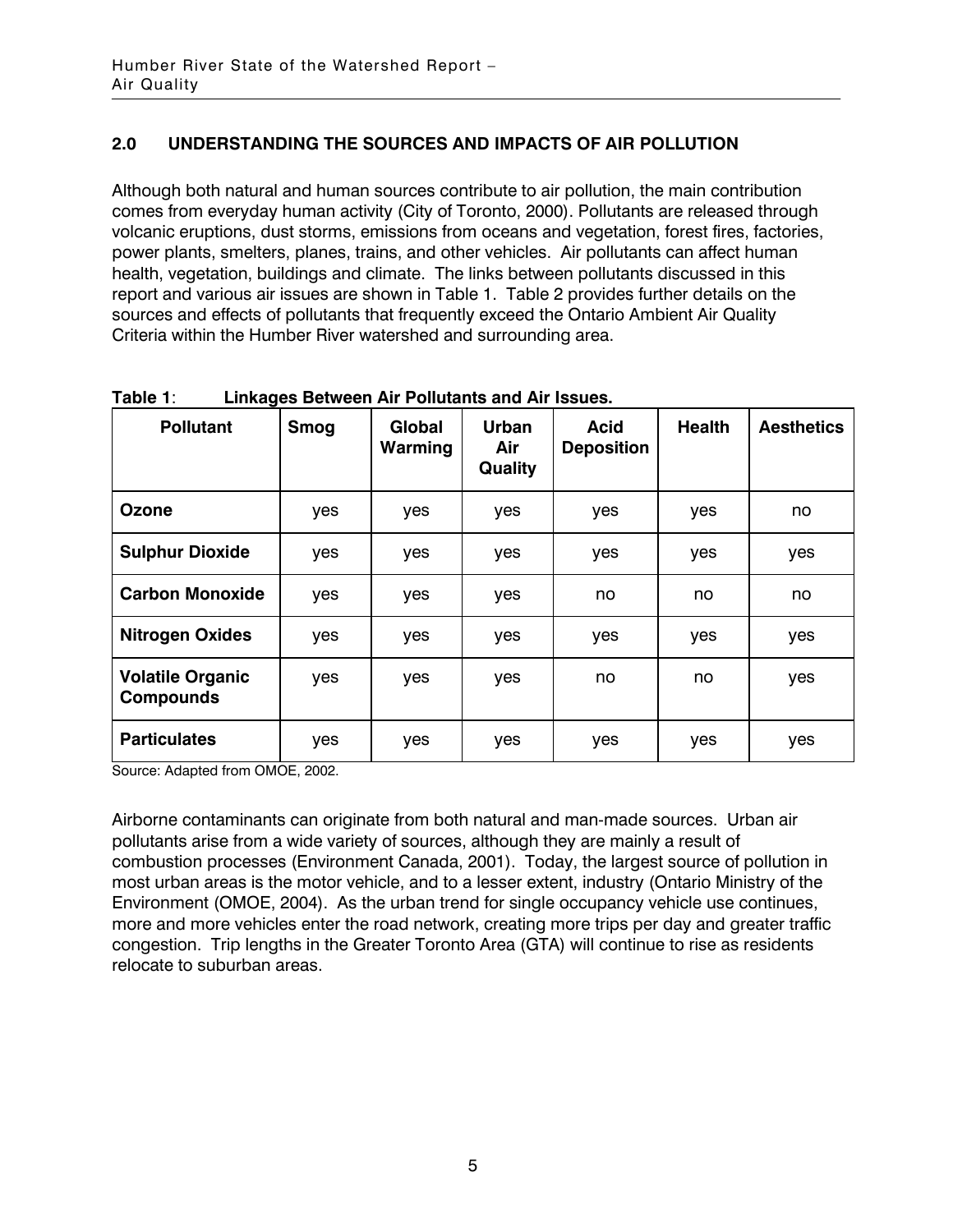| <b>Pollutant</b>              | <b>Sources</b>                                                                 | <b>Effects</b>                                                            |
|-------------------------------|--------------------------------------------------------------------------------|---------------------------------------------------------------------------|
| Ozone $(O_3)$                 | It is a colourless gas produced by                                             | Human: Ozone is a pulmonary                                               |
|                               | photochemical reaction between nitrogen                                        | irritant that affects the respiratory                                     |
|                               | oxides, volatile organic compounds                                             | mucus membranes, other lung                                               |
|                               | (typically emitted from internal combustion                                    | tissues, and respiratory functions.                                       |
|                               | engines) and air in the presence of sunlight.                                  | Studies have demonstrated that                                            |
|                               | Ozone is not directly emitted into the                                         | ozone impairs the normal function                                         |
|                               | atmosphere in significant amounts.                                             | of the lungs, causing alterations in                                      |
|                               |                                                                                | respiration rates, the most                                               |
|                               | Ozone is formed downwind of theses<br>sources and is capable of traveling long | characteristic being shallow, rapid<br>breathing. People with respiratory |
|                               | distances. A large portion (over 50 percent                                    | and heart problems are at higher                                          |
|                               | or greater) of the ground-level ozone                                          | risk. Exposure may result in chest                                        |
|                               | concentrations found in Ontario can be                                         | tightness, coughing, and                                                  |
|                               | attributed to long range transport of ozone                                    | wheezing.                                                                 |
|                               | and its precursors from industrial states                                      |                                                                           |
|                               | south of the Great Lakes.                                                      | Vegetation: Injury to vegetation is                                       |
|                               |                                                                                | an early sign of photochemical air                                        |
|                               | High levels generally occur from May to                                        | pollution. Sensitive plants are                                           |
|                               | September between noon and early                                               | useful biological indicators of this                                      |
|                               | evening. In Ontario, the highest                                               | type of pollution. Visible signs of                                       |
|                               | concentrations of ozone are on hot and                                         | injury due to ozone are flecking                                          |
|                               | sunny summer days.                                                             | and leaf discolouration.                                                  |
|                               | Ground-level ozone pollution is a primary                                      |                                                                           |
|                               | component of smog.                                                             |                                                                           |
| <b>Total Suspended</b>        | TSP is a generic term for airborne particles                                   | Human: The greatest impact on                                             |
| Particulates (TSP)            | including aerosols, smoke, fumes, dust, fly                                    | health is from particles less than 10                                     |
|                               | ash and pollen. The composition varies but                                     | microns in diameter which can                                             |
|                               | normally includes soil particulate, organic                                    | penetrate deep into the lungs and                                         |
|                               | matter, sulphur and nitrogen compounds                                         | can aggravate bronchitis, asthma,                                         |
|                               | and metals such as lead, carbon, or higher                                     | and other respiratory diseases.                                           |
|                               | hydrocarbons formed by incomplete                                              |                                                                           |
| <b>Suspended Particulates</b> | combustion of hydrocarbon fuels. Size<br>range varies from 0.1 to 100 microns. | More serious health effects may be<br>associated with suspended           |
| (SP)                          |                                                                                | particulate matter which contains                                         |
|                               | SP is a relative measure of suspended                                          | toxic particulate component or                                            |
|                               | particulate matter in the atmosphere most                                      | which has adsorbed a gaseous                                              |
|                               | likely to reach the lungs (diameter generally                                  | pollutant on the surface of the                                           |
|                               | less than 10 microns, PM10). These have                                        | particles.                                                                |
|                               | the greatest effect on health.                                                 |                                                                           |
|                               |                                                                                | Other effects: Corrosion, soiling of                                      |
|                               | Particulate matter is emitted from industrial                                  | materials, damage to vegetation,                                          |
|                               | processes including combustion,                                                | and visibility reduction are                                              |
|                               | incineration, construction, metal smelting                                     | additional effects.                                                       |
|                               | and processing. In the urban airshed, motor                                    |                                                                           |
|                               | vehicle exhaust, and road dust are major                                       |                                                                           |
|                               | sources of particulate emissions. Natural                                      |                                                                           |
|                               | sources of particulate matter include                                          |                                                                           |
|                               | windblown soil, forest fires, ocean spray,                                     |                                                                           |
|                               | and volcanic activities.                                                       |                                                                           |

Table 2: Pollutants that Frequently Exceeded the Ontario Ambient Air Quality Criteria in 2002.

Unless otherwise noted, Table 1-2 is adapted from OMOE, 1997.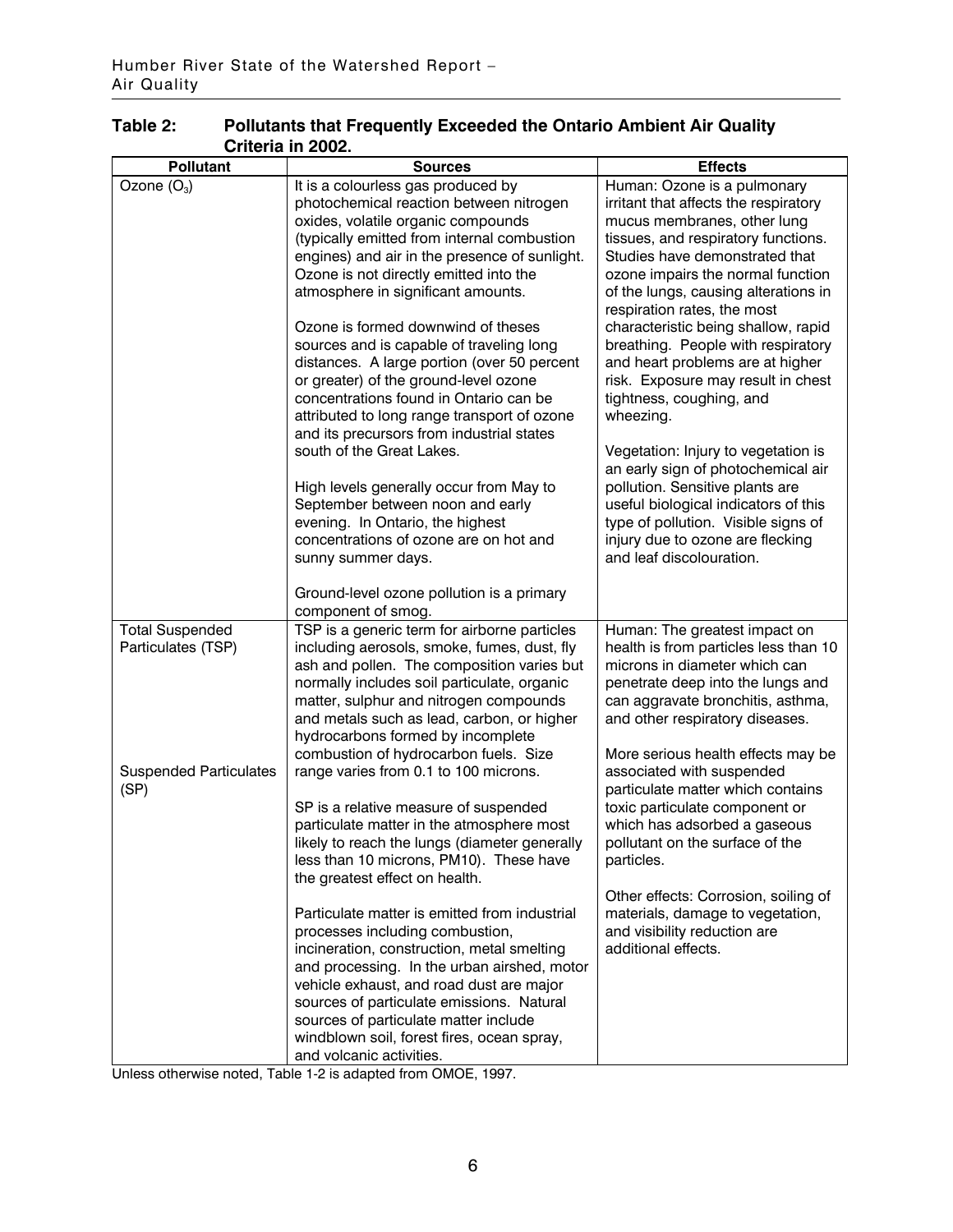Air pollution affects living organisms and inanimate objects through direct contact with air, chemical loading via dry or wet deposition (i.e., precipitation), and through condensation and absorption processes. Many of the chemicals that are emitted to air settle on surfaces, such as soils or built features, and ultimately enter surface waters and groundwater. Water bodies adjacent to urban areas are impacted by air pollution due to atmospheric deposition. As water moves through the hydrological cycle, it falls as rain or snow and then evaporates to the atmosphere from the land and surface waters. Other substances, including toxic pollutants, follow this same path. Pollutants may evaporate to the atmosphere, where wind currents can carry them for long distances before depositing them.

# 2.1 Human Health

Poor ambient air quality has an adverse effect on public health. A study conducted by Toronto Public Health in 1999 estimated that there have been between 730 and 1400 premature deaths, and between 3,300 and 7,600 hospital admissions, each year in Toronto associated with air pollution (Toronto Public Health, 2000). The study suggested that nitrogen dioxide (NO $_{\rm 2}$ ) is the air pollutant with the greatest impact on human health, followed by carbon monoxide (CO) and sulphur dioxide (SO $_{2}$ ). More recent health research by the Ontario Medical Association (OMA) indicates that there is no "safe" level for common air pollutants such as ozone and particulate matter (OMA, 2001).

Individual reactions to air contaminants depend on several factors such as the type of pollutant, the degree of exposure and how much of the pollutant is present. Age and health are also important factors. Health and health-care system effects of ground-level ozone at levels that occur in Canada include lung inflammation, decreased lung function, airway hyperreactivity, respiratory symptoms, possible increased medication use and physician/emergency room visits among individuals with heart or lung disease, reduced exercise capacity, increased hospital admissions and possible increased mortality. Similar effects are thought to occur in association with airborne particles, with the exception of inflammatory changes and with the additional effect of increased school absenteeism (OMA, 1998).

# 2.2 Terrestrial and Aquatic Health

Terrestrial and aquatic systems are affected by poor air quality through direct contact with polluted air. For example, ground-level ozone interferes with the ability of plants to produce and store food, so that growth, reproduction and overall plant life is compromised. Air pollution is a major concern for the agricultural industry. With crops marketed based on appearance and taste, damage such as that detailed in Table 3, can have a substantial affect on sales. How badly the crop is damaged will depend on how long the crop is exposed to the pollutant, the crop species and its stage of development, as well as the environmental factors that influence the build-up of the pollutant and the preconditioning of the plant. The Ontario Ministry of Agriculture (OMAF) has expressed concern for several crop types in Ontario that are susceptible to air pollution, including tomatoes, peppers, beans, potatoes, cucumber, lettuce, onions, sweet corn, spinach and grapes (OMAF, 2002). They have also found some species to be resistant to ozone damage, such as endive, apricot and pear.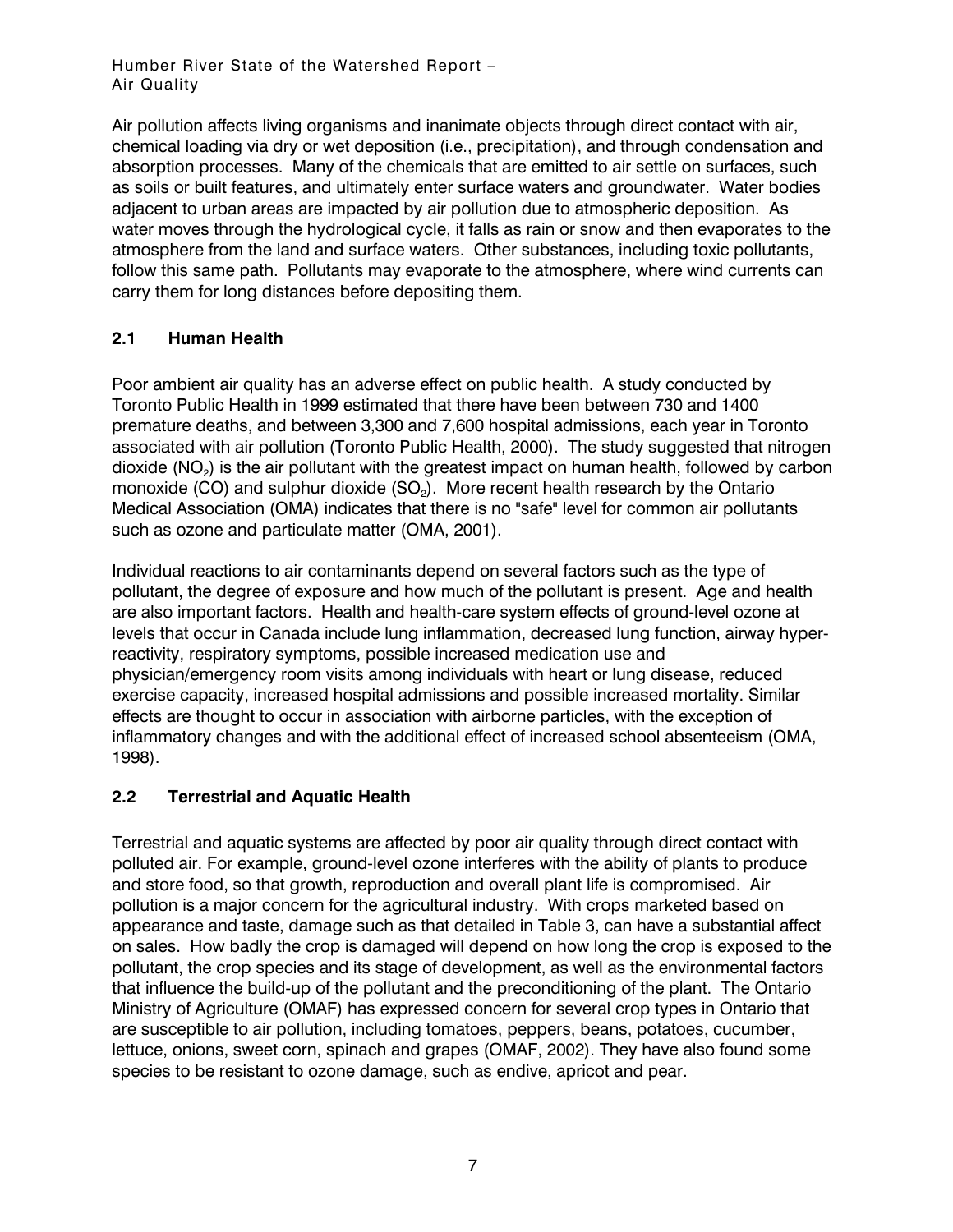| <b>Pollutant</b>              | <b>Symptoms/Injury to Crops</b>                                                                                                                                                                                                                                                                                                                                                                                                                                                                                                                            |  |  |
|-------------------------------|------------------------------------------------------------------------------------------------------------------------------------------------------------------------------------------------------------------------------------------------------------------------------------------------------------------------------------------------------------------------------------------------------------------------------------------------------------------------------------------------------------------------------------------------------------|--|--|
| Ozone                         | Symptoms vary depending on the concentration of ozone in the air and<br>the length of exposure. Ozone symptoms characteristically occur on the<br>upper surface of affected leaves and appear as flecking, bronzing or<br>bleaching of the leaf tissues. Although yield reductions are usually with<br>visible foliar injury, crop loss can occur without any sign of pollutant<br>stress. Conversely, some crops can sustain visible foliar injury without<br>any adverse effect on yield. Injury tends to occurs on the most recently<br>emerged leaves. |  |  |
| <b>Sulphur Dioxide</b>        | Exposures to high levels will result in light tan to white necrotic areas and<br>yields may be reduced.                                                                                                                                                                                                                                                                                                                                                                                                                                                    |  |  |
| <b>Nitric Oxide</b>           | Depending on the concentration and extent of exposure, plants may<br>suffer leaf lesions and reduced crop yield.                                                                                                                                                                                                                                                                                                                                                                                                                                           |  |  |
| Peroxyacetyl<br>nitrate (PAN) | Affects tissues on the lower leaf surface, typically causing a gradual<br>glazing or silvering effect in bands or blotches, which may advance to<br>bronzing within two to three days. Small plants and recently matured<br>leaves are most susceptible to PAN injury.                                                                                                                                                                                                                                                                                     |  |  |

| Table 3: | Air Pollution Damage to Ontario's Crops. |
|----------|------------------------------------------|
|----------|------------------------------------------|

Adapted from OMAF, 2002.

Deposition of pollutants, both wet and dry, into watershed systems also adversely affects terrestrial and aquatic ecosystems. For instance, acid deposition can alter the protective waxy surface of leaves, inhibit plant germination and reproduction, accelerate soil weathering and make some toxic elements, such as aluminum, more soluble which can prevent the uptake and use of nutrients by plants (Environment Canada, 2001). Since air pollution can weaken sensitive vegetation, it makes plants more susceptible to disease, pests, and environmental stresses.

Atmospheric deposition is a significant source of certain toxic pollutants in the aquatic system. In fact, as much as 90 percent of some toxic loadings to the Great Lakes are believed to be the result of airborne deposition. In Ontario, sulphur compounds account for approximately two-thirds of acid deposition while nitrogen compounds account for the remaining portion (Great Lakes Information Network (GLIN), 2003). Key sources of these emissions include gasoline powered vehicles, coal-fired generation of electricity and industrial combustion processes (OMOE, 2003).

A large area of Ontario, including Toronto Region, receives acid depositions exceeding the critical load or the concentration above which deleterious effects on human health may occur (City of Toronto, 2000). However, it is unknown at this time what impact acid rain has had on terrestrial and aquatic systems In the GTA. Low pH (acidic conditions) has been linked to reproduction and death of aquatic species and consequent changes in quality and quantity of food for aquatic birds (GLIN, 2003).

With global habitat reduction, some of the natural sources of air pollutants are diminishing, but so are the air quality benefits that natural areas provide. Plants absorb carbon dioxide and release the oxygen that most organisms need to breathe. Forests, in particular, store large quantities of carbon and also sequester it, making them a "carbon sink". They trap and absorb significant amounts of pollutants, as well (Kenney and Associates, 2001). These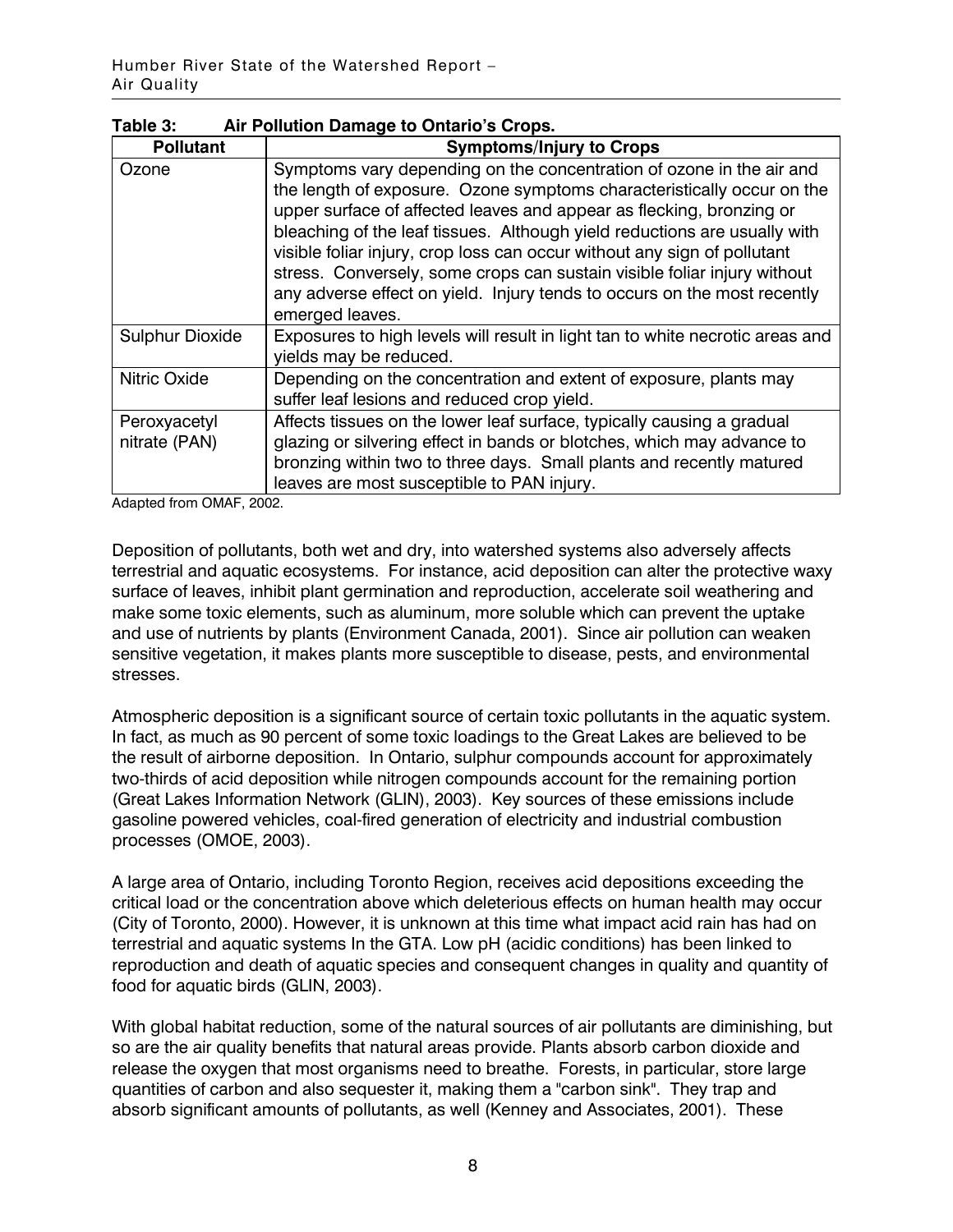improvements to air quality may help to counteract the effects of climate change, which results from high concentrations of greenhouse gases in the atmosphere.

Land clearing for rural and urban activities causes a corresponding reduction in the air quality benefits that the natural areas provide. It also results in higher air temperatures. Forests lower air temperature through shading and transpiration. Trees absorb great amounts of water and their leaf surfaces provide large surface areas from which water can evaporate. As a natural cooling process, the evaporation leaves a forest relatively cool. Trees return roughly threequarters of the water they absorb to the atmosphere through evapotranspiration (Kenney and Associates, 2001). Increased temperatures play a role in accelerating the formation of ground level ozone (OMA, 2001).

# 2.3 The Built Environment

Artificial surfaces such as asphalt, concrete, roof tops and other manufactured materials, absorb much of the sun's energy and store it, remaining hot long after sunset. In a city where artificial surfaces are highly concentrated, this phenomenon produces a dome of elevated temperatures compared to the air over adjacent rural areas. The higher ambient temperatures of this "heat island" speed up the chemical reactions that produce smog (City of Toronto, 2000). The lower levels of evaporation in city environments are another contributing factor to the heat island effect. Urban surfaces do not hold water like natural ones do. When it rains, most water is collected and diverted into sewers, leaving the city dry and without an important cooling tool. The urban heat island effect is even further exacerbated by the added heat generated in running air conditioners and machinery, and from vehicle exhaust. The increased use of energy for cooling is not only more expensive, but also increases the pollution coming from power plants.

Poor air quality impacts the composition of artificial features in rural and urban landscapes. For example, acid deposition accelerates corrosion, fracturing, and discoloration of buildings, structures, and monuments (Environment Canada, 2001). Restoration of such features is only one of the many costs associated with air pollution in the rural and urban landscape. Lost productivity due to health concerns, increased hospital admissions and crop losses all have economic ramifications.

# 2.4 Climate Change

Since the industrial revolution, significantly greater volumes and concentrations of carbon dioxide, methane, nitrous oxide, sulphur dioxide and chlorofluorocarbons (CFCs) have entered the Earth's atmosphere. These gases not only impact air quality, but also they trap outgoing radiation and raise the temperature of the Earth's lower atmosphere by creating a "greenhouse effect", resulting in changes to the Earth's climate. In fact, there is some evidence to suggest that climate change is already occurring, resulting in shorter winters, warmer annual average temperatures, shorter lake ice cover, and more frequent heavy rainstorms in the Great Lakes basin (Kling et al., 2003).

Climate change has the potential to cause significant changes to the hydrological cycle in the Rouge River watershed, with associated impacts on land and water resources and human communities. Climate change studies for the Great Lakes region predict changes in the mean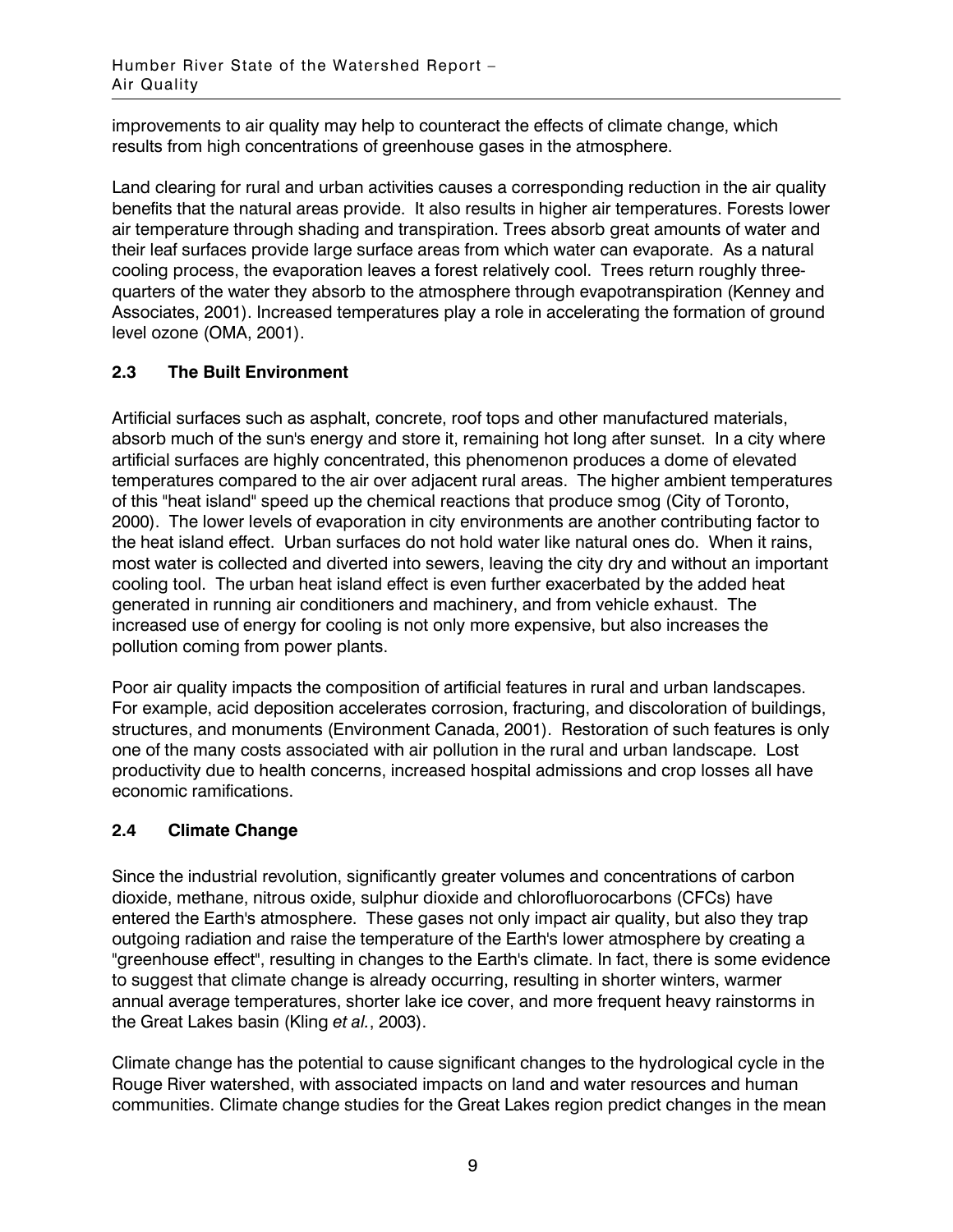and seasonal distribution of precipitation and streamflows, and changes in the frequency and intensity of extreme weather events (e.g., droughts, floods, ice storms, heat waves) (Duncan et al., 2001; Kling et al., 2003).

Climate change may also intensify air pollution. Higher air temperatures combined with air pollutants may increase the concentration of ground-level ozone, thereby reducing air quality and exacerbating human respiratory, cardiovascular disorders and allergy problems (Intergovernmental Panel on Climate Change, 1996).

# 3.0 MEASURING AIR QUALITY

Ontario's air quality is monitored at a network of monitoring stations operated by the Ontario Ministry of the Environment. Of the 37 continuous monitoring sites across Ontario, there is only one site located within the Humber River watershed boundaries. The York site (No. 36030) is located at Clearview Heights and Keele Street. Other nearby stations include Toronto North (No. 34020), Etobicoke South (No.35033) and Etobicoke West (No. 35003). Collectively, these four monitoring stations will be referred to as the "Humber Watershed and area monitoring stations" in this report.

The Air Quality Index (AQI) measures hourly ambient concentrations of six key contaminants known to have adverse effects on human health and the environment: sulphur dioxide (SO2), ozone (O3), nitrogen dioxide (NO2), total reduced sulphur (TRS) compounds, carbon monoxide (CO) and suspended particles (SP) (OMOE, 2003). AQI values are divided into five levels of severity. Each level has an associated effect on human and ecological health. At the time that the air quality index was established, values of 0 - 31 were believed to have few or no known health effects. An AQI of 32 - 49 can damage vegetation and cause respiratory irritation in sensitive people when active. An AQI of 50 - 99 can cause decreased visibility, irritation for people with sensitive respiratory systems at rest, and damage to some plants. AQI values above 200 may cause severe odour, serious respiratory effects and disorientation, and extensive damage to vegetation. The Ontario Medical Association (2001) has supported the Toronto Public Health's call for a revised air quality index with recognition that all levels of air pollution are harmful. Section 1.3 presents AQI values for the Humber River watershed.

A complete analysis of air quality should include an examination of the potential benefits of vegetation. Improvements in air quality due to vegetation can be estimated based on scientific studies of the uptake and release of chemicals by plants. Recent research has produced statistics for the forests within the City of Toronto (Kenney and Associates, 2001). Toronto's estimated 7.5 million trees store about 900,000 tonnes of carbon and sequester a net 28,000 tonnes of carbon each year. Through this research, it was also found that the treed areas of Toronto absorb:

- 614 tonnes of ozone per year,
- 117 tonnes of sulphur dioxide per year,
- 306 tonnes of nitrogen oxide per year, and
- 452 tonnes of particulate matter (of less than 10 microns) per year.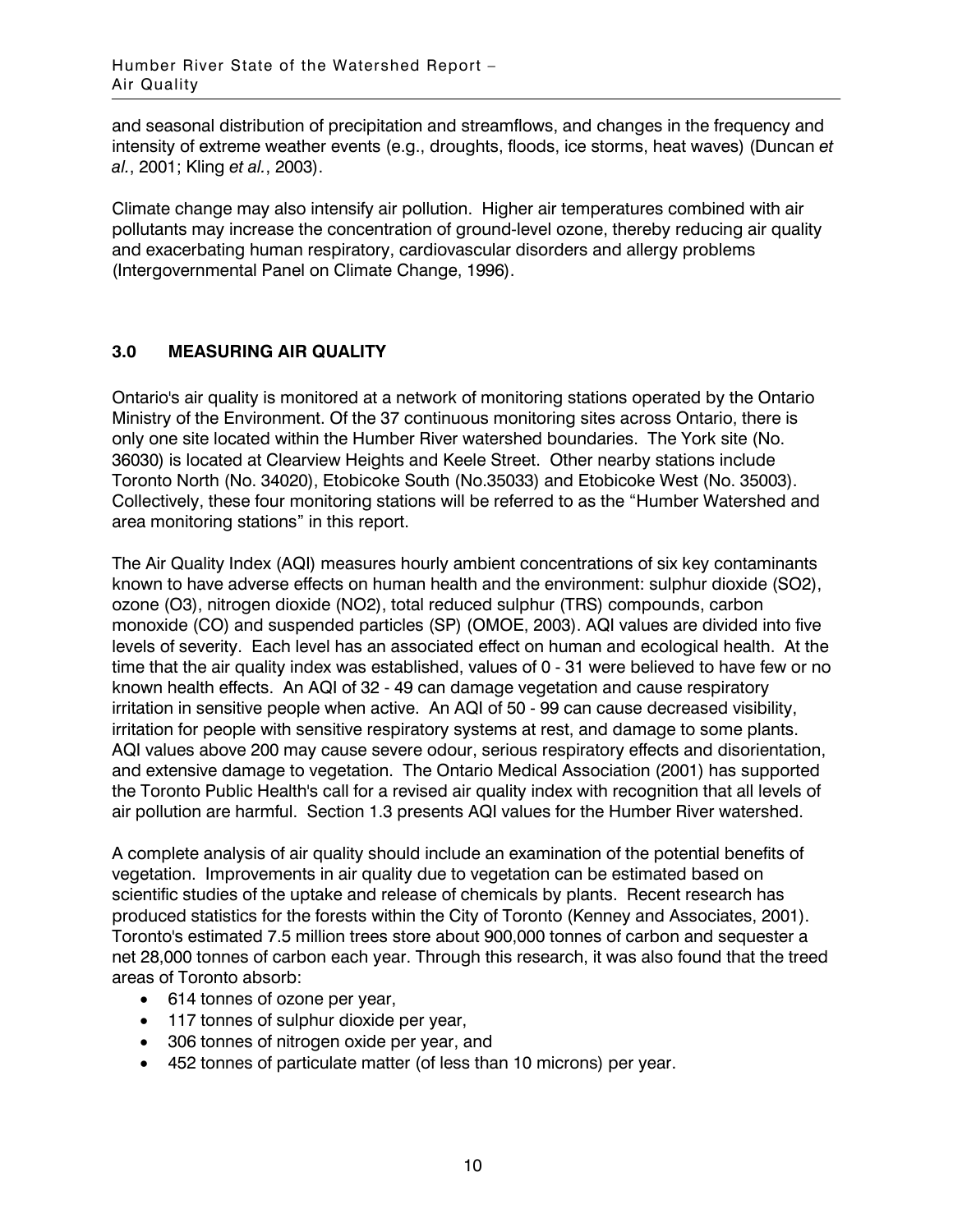# 3.1 Federal and Provincial Criteria

The Ministry of the Environment maintains a listing of more than 300 ambient air quality criteria (AAQC) and the corresponding point of impingement (POI) limits (Table 4). AAQC are used for assessing general air quality and the potential for causing an adverse effect. POI limits are used primarily to review applications for certificates of approval for emissions to air and to assess compliance with Ontario Regulation 346 (General - Air Pollution).

Many of Ontario's air standards were established more than 20 years ago. Since that time, the science of risk assessment has advanced significantly. Accordingly, in both this version of the standards-setting plan, Setting Environmental Quality Standards in Ontario, and the previous version, the ministry has placed particular emphasis on reviewing and updating existing air quality standards to ensure that they are current and provide for adequate protection of human and ecosystem health. Additionally, processes have been developed to identify new substances for which formal standards should be developed.

| <b>Pollutant</b>                    | 1-hour AAQC | 24-hour AAQC |
|-------------------------------------|-------------|--------------|
| Ozone                               | 80 ppb      | n/a          |
| Nitrogen Dioxide (NO <sub>2</sub> ) | $200$ ppb   | $100$ ppb    |
| Carbon Monoxide (CO)                | 30 ppm      | n/a          |
| Sulphur Dioxide (SO <sub>2</sub> )  | $250$ ppb   | $100$ ppb    |
| Respirable Particles $(PM_{2.5})$   | n/a         | 30 ug/ $m3$  |

| Table 4: | Ambient Air Quality Criteria (AAQC) for Air Quality Index (AQI) Pollutants. |  |
|----------|-----------------------------------------------------------------------------|--|
|----------|-----------------------------------------------------------------------------|--|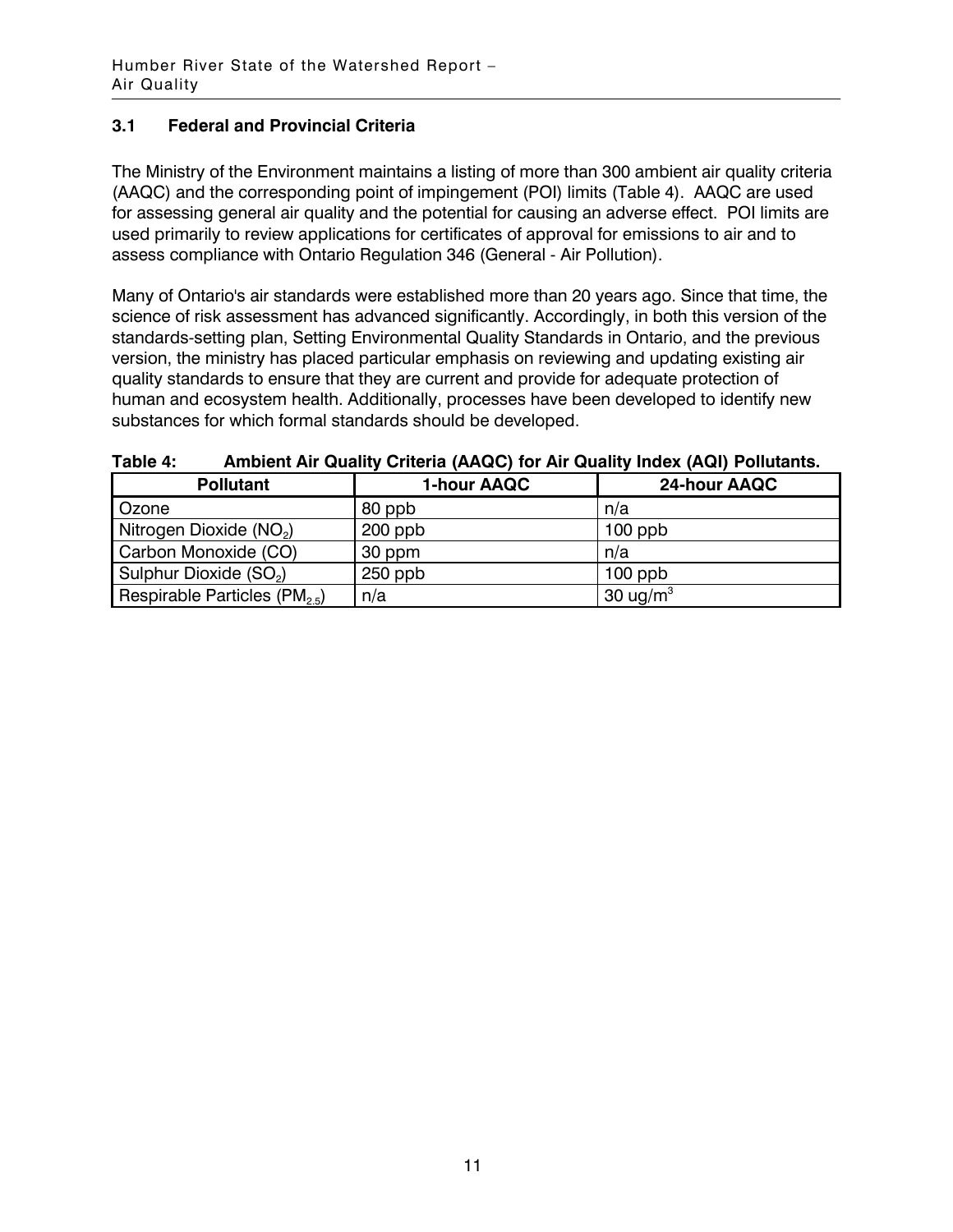# 4.0 CURRENT CONDITIONS IN THE HUMBER RIVER WATERSHED

According to the AQI scores for the Toronto North and Etobicoke South monitoring sites, the Humber watershed has "Good" air quality conditions most of the time, as illustrated by Figure 1. In 2001, scores of "Good" to "Very Good" (AQI values of 0-31) were recorded 93% of the time. Air quality was in the "Poor" range only 1 per cent of the time (an average of 13 days was recorded at these sites when AQI levels were in exceedance of 49 for 1 hour or more). In each case, ozone was the pollutant responsible for the exceedance. The following sections report on levels of the key contributing pollutants to the AQI: sulphur dioxide, ozone, nitrogen dioxide, total reduced sulphur compounds, carbon monoxide (CO) and suspended particles (SP). Not all the Humber area stations are used in the assessment of each pollutant. Insufficient sampling periodically occurs at some stations.



#### Figure 1: 2001 AQI Scores for Humber Watershed and Area Monitoring Stations.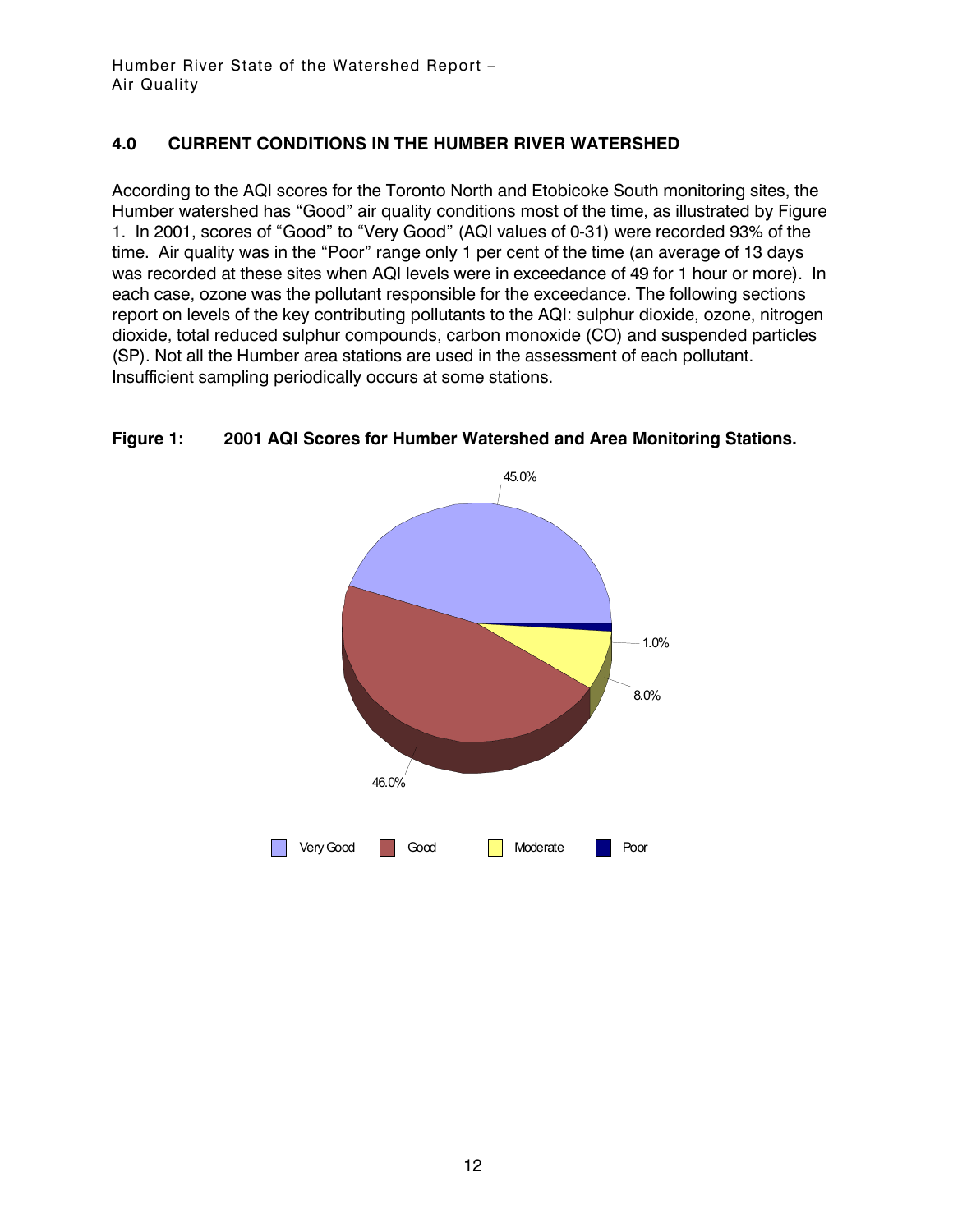# 4.1 Ground Level Ozone  $(O_3)$

#### Nature and Source of the Pollutant

Ozone is a colourless, nearly odourless, toxic gas. In the upper atmosphere (stratosphere), ozone protects us from the sun's damaging ultraviolet light, but at ground-level, ozone is unhealthy. Ground-level ozone is formed by a reaction between oxygen, volatile organic compounds (VOCs) and oxides of nitrogen (NOx) when they are exposed to ultraviolet light (sunlight). Nitrogen oxides and volatile organic compounds are emitted from a variety of sources, including internal combustion processes (e.g., vehicle use, power generation), consumer and commercial products, and many industrial processes.

#### Health and Environmental Effects

Short term (1 to 3 hours) and prolonged (6 to 8 hours) exposure to ambient ozone has been linked to a number of health effects. Ground-level ozone can inflame breathing passages, decreasing the working capacity of the lungs. Symptoms can include shortness of breath, pain when inhaling deeply, wheezing and coughing (Toronto Public Health, 2004). Ozone also affects vegetation and ecosystems, leading to reductions in agricultural and commercial forest yields, and reduced growth and survivability of tree seedlings. Ground-level ozone can decrease the aesthetic value of ornamental species, as well as the beauty of our parks and recreation areas.

# Trends in Ozone Levels

The Ambient Air Quality Criteria (AAQC) for ozone is 80 parts per billion, averaged over a one hour period. This standard represents the average ozone concentration at which exposure for a one hour period is believed to have no significant impact on human health. Exceedances of the standard result in a smog warning being issued by the local public health authority. Figure 3 illustrates average annual ozone levels recorded at Humber area monitoring stations. The average annual levels appear to exhibit a slight, yet steady increasing trend. However, the significance of this apparent trend remains questionable, especially when the influence of air temperature is taken into account. As demonstrated in Figure 2, a strong correlation seems to exist between high air temperatures and the number of ozone exceedances observed, making it difficult to predict future trends. Hot sunny weather accelerates the chemical reactions that form ground-level ozone. The high number of days when ozone concentrations exceeded the AAQC standard in 2002 can be attributed to the especially hot summer weather that occurred that year. When compared to 2002, the summer of 2000 was much cooler and fewer ozone exceedance days were observed.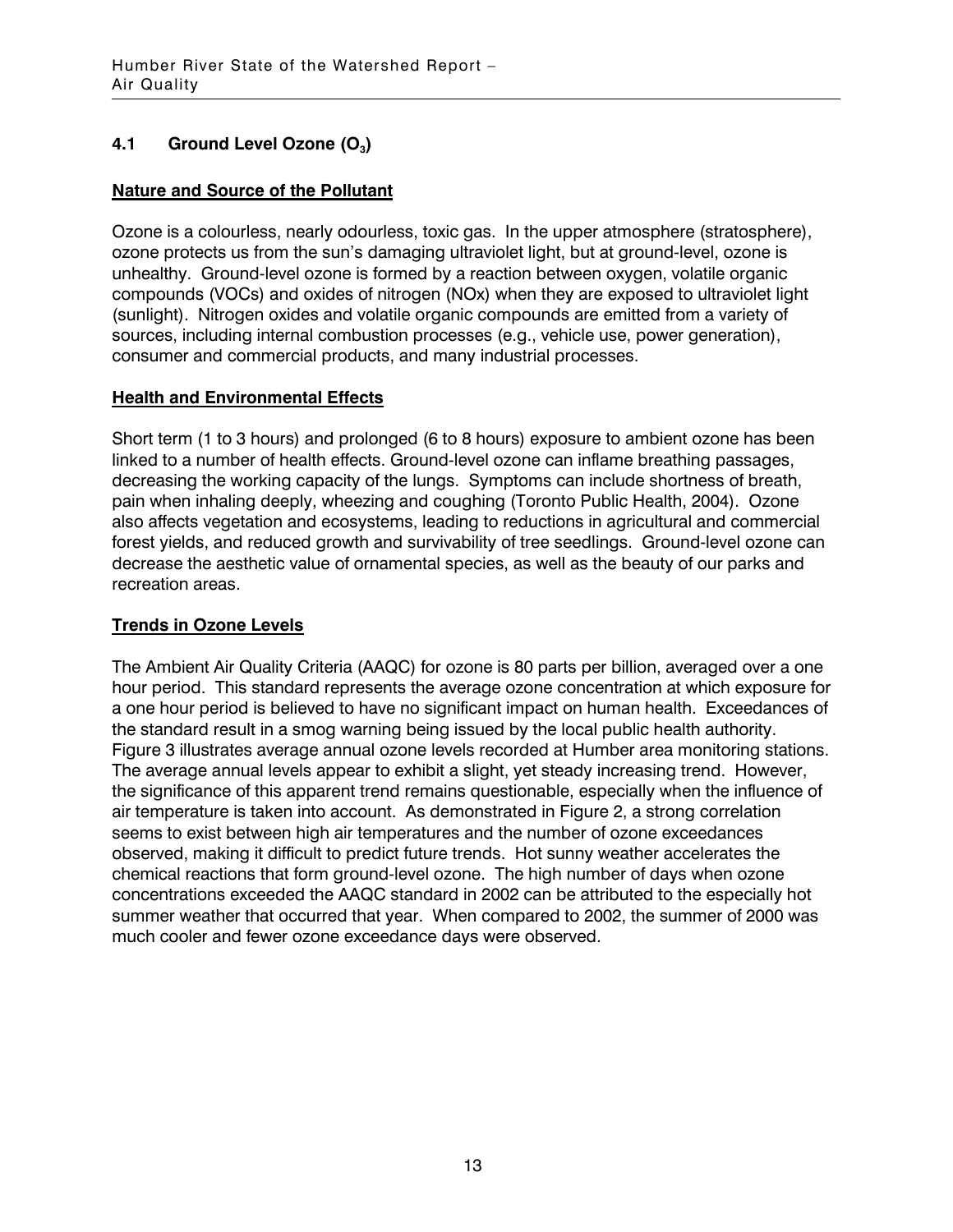#### Figure 2: Trend of Ozone Exceedance Days VS. "Hot Days" in the Humber River Watershed (1990 - 2002).



#### Figure 3: Average Annual Ozone Concentrations at Humber Watershed and Area Monitoring Stations.

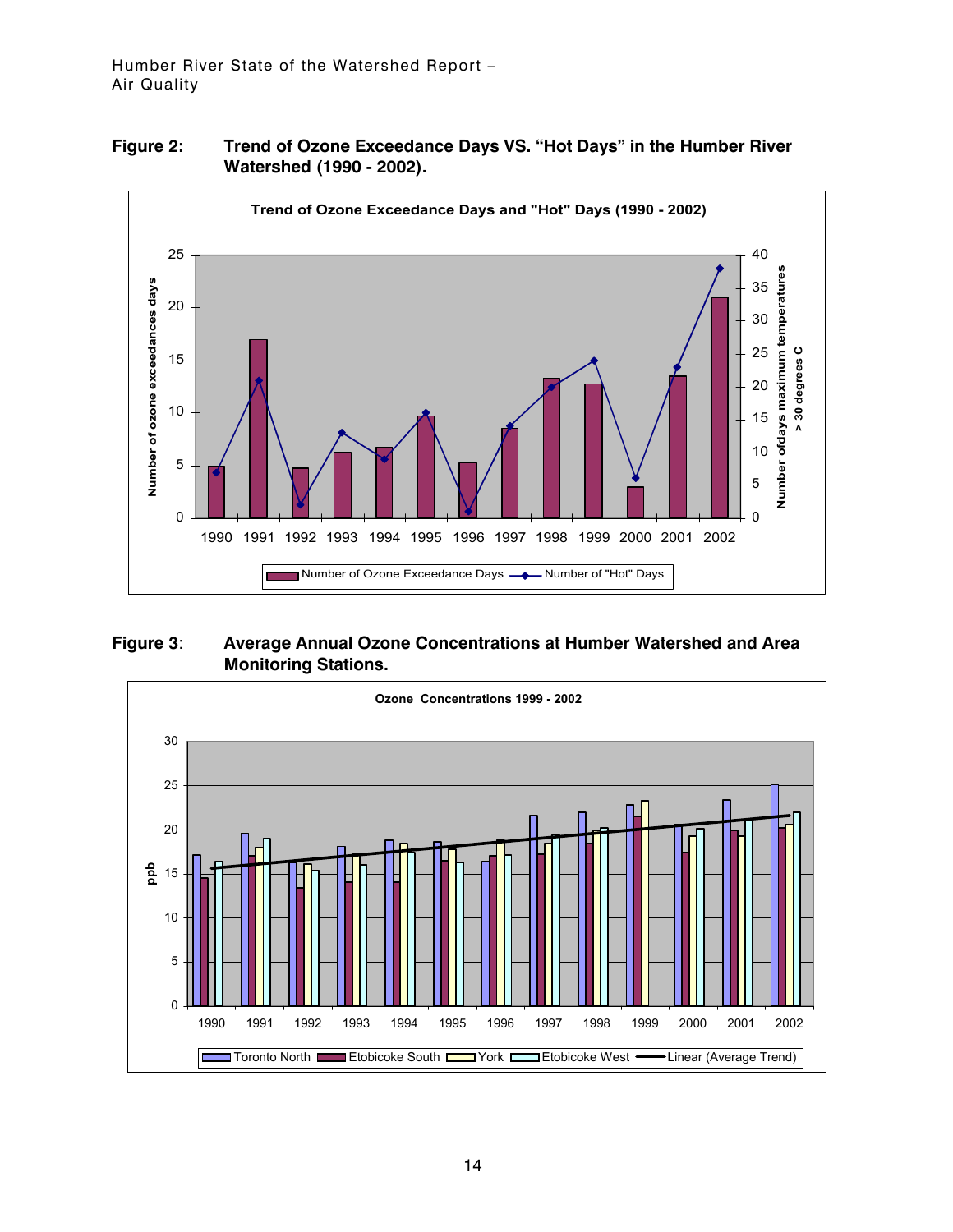# 4.2 Particulate Matter (PM)

# Nature and Source of the Pollutant

Particulate matter (PM) is the general term used for a mixture of solid particles and liquid droplets found in the air. There are two standards for particulate matter.  $PM_{10}$  refers to particles with a diameter of ten microns or less.  $PM_{10}$  is also referred to as coarse particulates as it is composed largely of primary particles emitted from industrial sources and motor vehicle exhaust, which come from a variety of stationary, mobile, and natural sources.  $PM_{2.5}$ refers to particles with a diameter of 2.5 microns or less.  $PM_{2.5}$  is also referred to as fine particulates, composed mostly of secondary particles originating from chemical reactions in the atmosphere and through combustion.

# **Health and Environmental Effects**

The effects of particulates on health are directly related to their size and chemical composition. Once emitted, suspended particulates can reduce visibility, produce soiling when settled, damage vegetation, and increase corrosion. Particulates can penetrate lungs and contribute to respiratory disease.

# Trends in PM<sub>2.5</sub> Levels

Figure 4 shows the distribution of 24-hour  $PM<sub>2.5</sub>$  annual geometric means from 1997 to 2002 in the Humber watershed. PM<sub>2.5</sub> is monitored at only two of the Humber area monitoring stations. Collection of this information began in 1997. No statistically significant trend has been observed in  $PM_{2.5}$  levels during the period from 1997 to 2002.  $PM_{2.5}$  levels occasionally exceeded the provincial interim 24-hour criteria of 50 ug/L (a concentration limit for the protection of human health).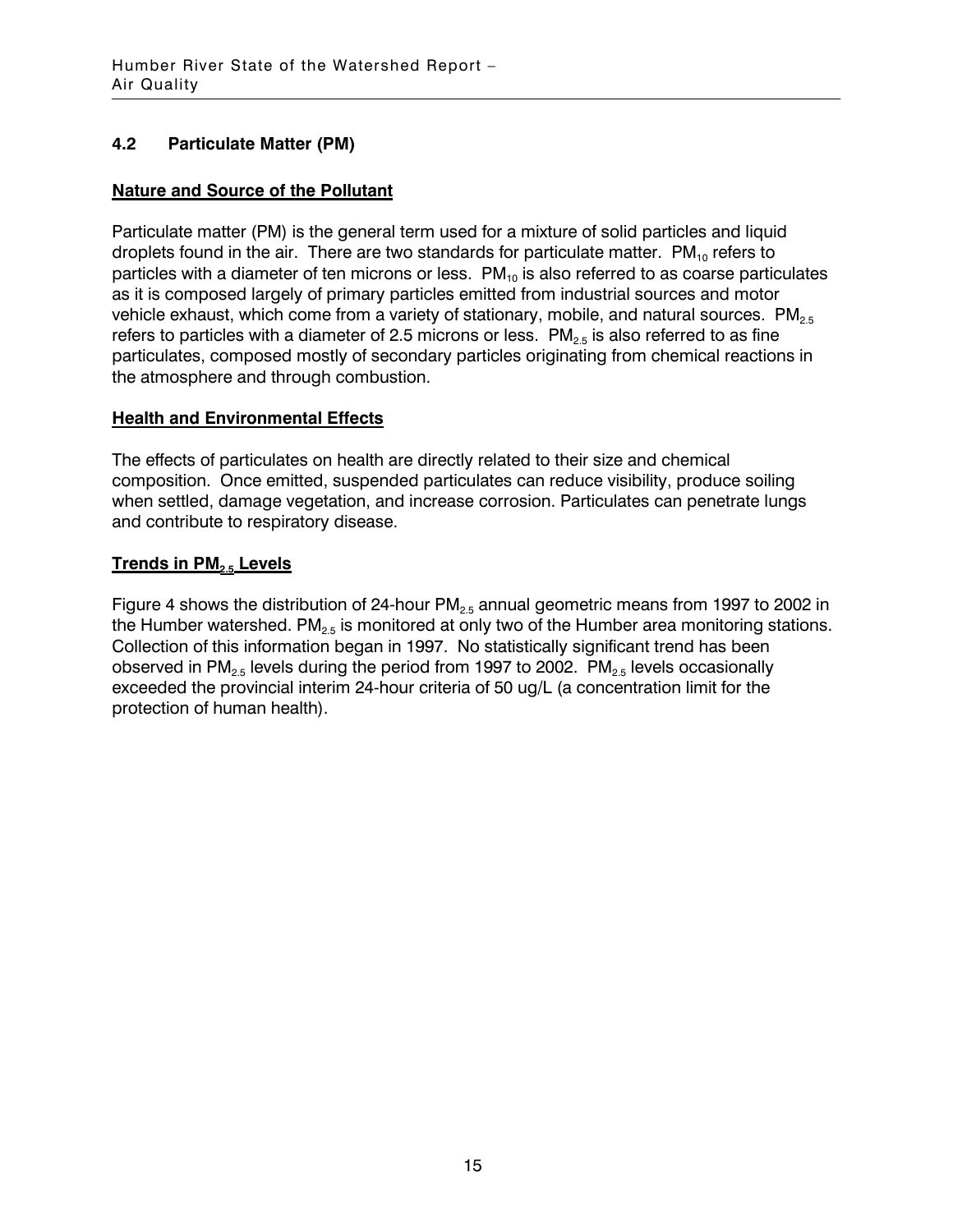![](_page_15_Figure_1.jpeg)

Figure 4: PM<sub>2.5</sub> Concentrations at Humber Watershed and Area Monitoring Stations.

# 4.3 Nitrogen Dioxide (NO<sub>2</sub>)

#### Nature and Sources of Pollutant

Nitrogen dioxide (NO $_{\rm 2}$ ) is a reddish-brown, highly reactive gas that is formed through the oxidation of nitric oxide (NO). Nitrogen oxides (NOx) is the term used to describe the sum of NO, NO<sub>2</sub> and other oxides of nitrogen. They play a major role in the formation of ground-level ozone, particulate matter, haze and acid rain. The major anthropogenic sources of NOx emissions in the Humber River watershed area are from motor vehicle exhaust and coal-fired power generating plants (i.e., high temperature combustion processes).

# Health and Environmental Effects

Nitrogen dioxide can irritate the lungs and lower resistance to respiratory infection. Its derivatives can damage trees and crops, contribute to the acidification of lakes and streams, and cause deterioration and fading of certain fabrics and corrosion of statues and monuments. By itself, the effects of NO $_2$  are more of a chronic concern. However, the short term mixing of NO $_{\tiny 2}$  with VOCs can lead to the formation of ground-level ozone.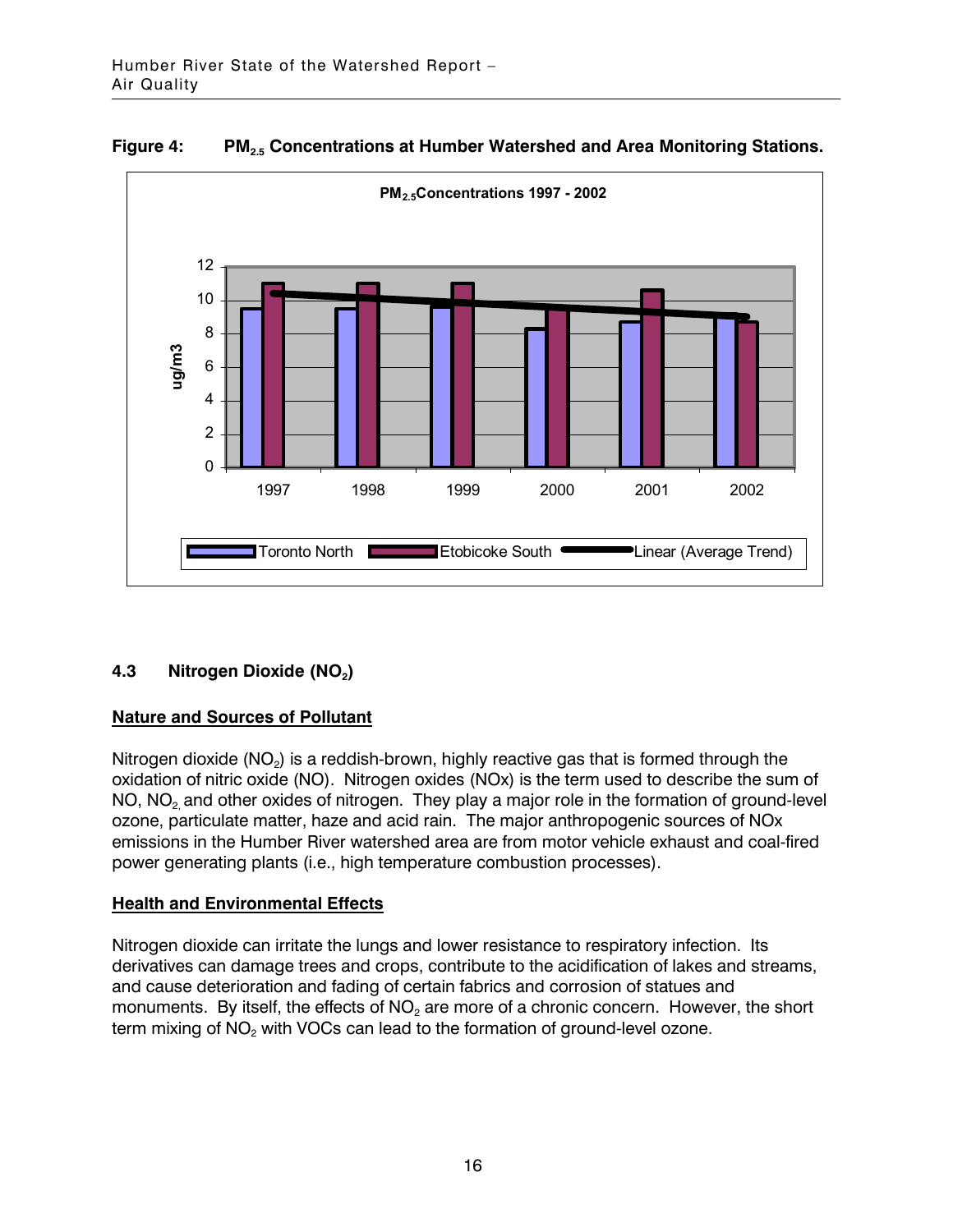# <u>Trends in NO<sub>2</sub> Levels</u>

Average concentrations are highest in urban centers such as the Greater Toronto Area which includes the monitoring stations discussed in this report. Average NO<sub>2</sub> concentrations have remained relatively constant over the 12 year period (1990 - 2002) (Figure 5). There were no incidences recorded of levels above Ontario's ambient air quality criteria (1 hr- 200ppb, 24 hr - 100 ppb)

![](_page_16_Figure_3.jpeg)

#### Figure 5: Nitrogen Dioxide Concentrations at Humber Watershed and Area Monitoring Stations.

# 4.4 Carbon Monoxide (CO)

# Nature and Sources of the Pollutant

Carbon monoxide (CO) is a colourless and odourless gas which is formed by incomplete burning of fossil fuels. High concentrations of CO are typically associated with larger cities where high energy use occurs. Other sources of CO emissions include industrial processes, non-transportation fuel combustion and natural sources, such as wildfires. Peak CO emissions occur during the colder months, when CO emissions are trapped near the ground beneath a layer of warm air.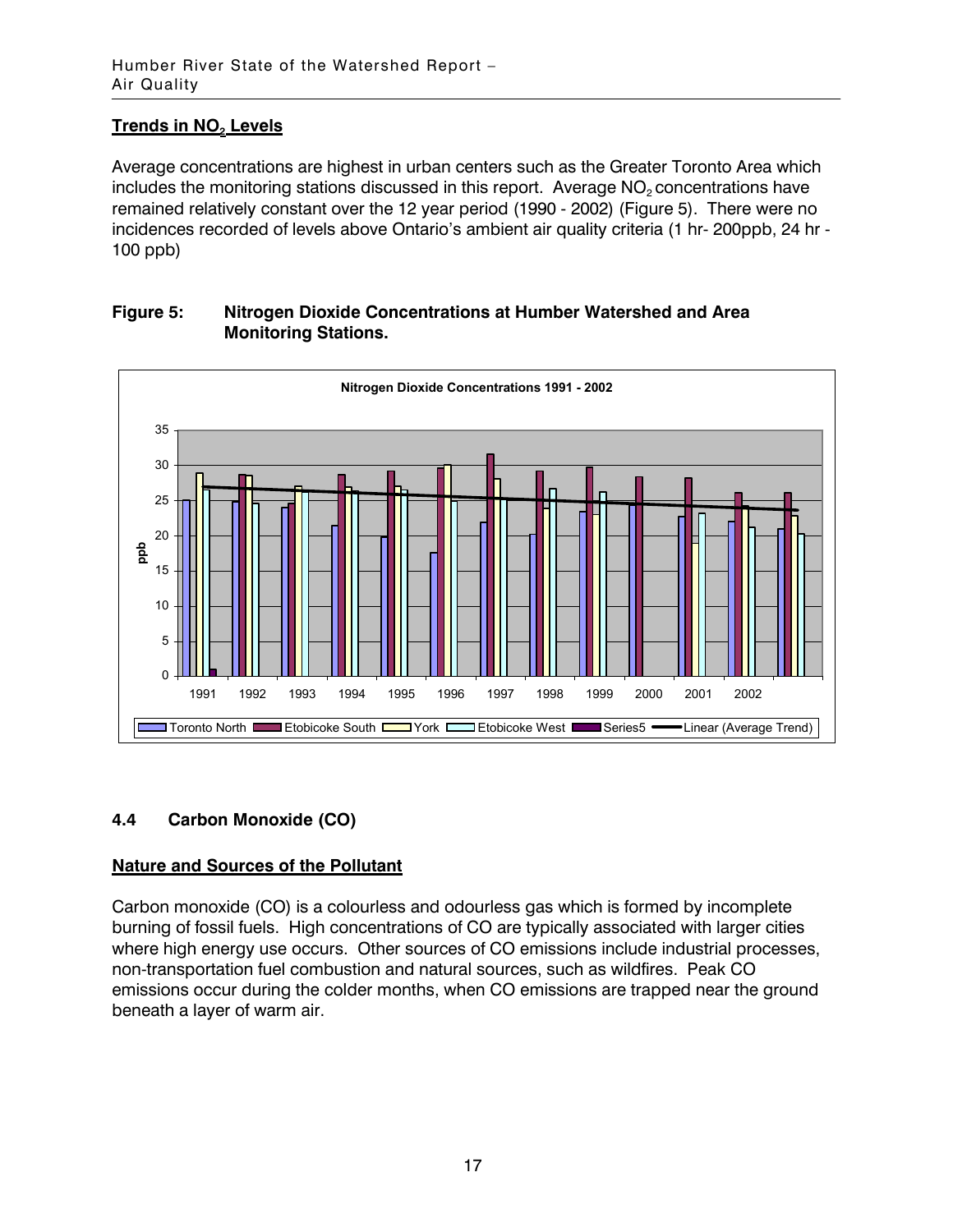# Health and Environmental Effects

The toxic effects of high concentrations of CO on the body are well known. CO is absorbed by the lungs and reacts with hemoglobin to form carboxyhemoglobin. This reaction reduces the oxygen carrying capacity of the blood. CO can also cause permanent damage to the nervous system. Carbon monoxide increases the amount of other greenhouse gases (e.g., methane), and eventually oxidizes into the greenhouse gas, carbon dioxide. Greenhouse gases are linked to global warming.

#### Trends in CO Levels

The highest average annual CO concentrations in Ontario are recorded in the urban centres of Toronto and Mississauga. However, during the period of 1991 to 2002 at Humber area monitoring stations, no incidences were recorded of CO concentrations above the one hour Ambient Air Quality Criteria standard of 30 ppm (Figure 6).

#### Figure 6: Carbon Monoxide Concentrations at Humber Watershed and Area Monitoring Stations.

![](_page_17_Figure_6.jpeg)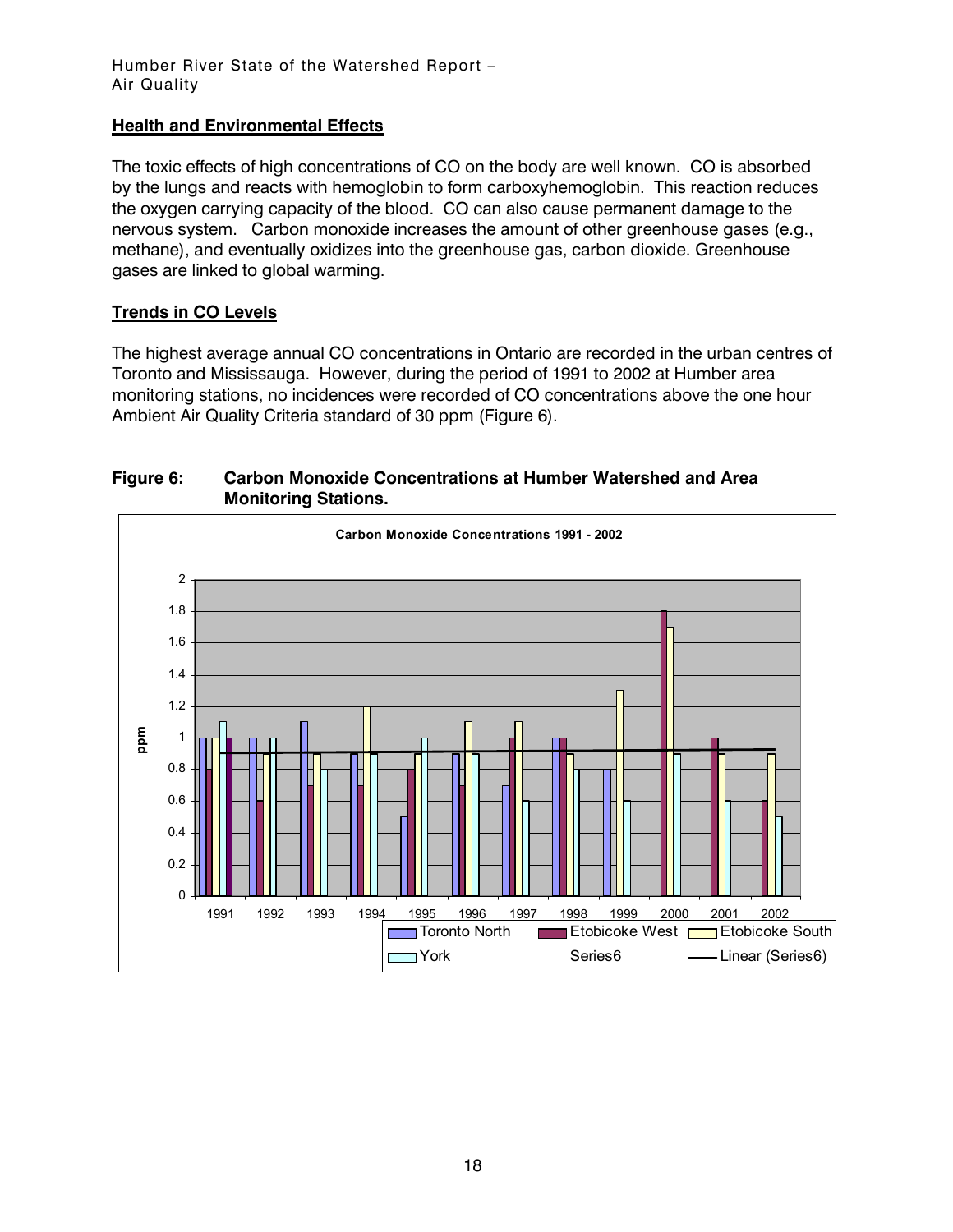# 4.5 Sulphur Dioxide (SO2)

#### Nature and Sources of Pollutant

Sulphur dioxide (SO $_{\rm 2}$ ) is a gas formed from fossil fuel combustion, industrial processes such as wood pulping, paper manufacture, petroleum and metal refining and metal smelting, particularly from sulfide containing ores (e.g. lead, silver and zinc ores). Sulphur dioxide is also produced from the natural decay of vegetation on land and in wetlands. Emissions from high temperature combustion processes, largely from coal-fired power generating plants, accounts for majority of SO $_{\tiny 2}$  emissions occurring in the Humber watershed area.

# Health and Environmental Effects

Repeated or prolonged exposure to moderate concentrations of Sulphur dioxide may cause inflammation of the respiratory tract, wheezing and lung damage. It has also been observed to harm the reproductive systems of laboratory animals and cause developmental changes in their newborn. Even low concentrations of sulfur dioxide can harm plants and trees and reduce crop productivity. Acid deposition (i.e., acid rain) occurs when sulphur dioxide combines with water vapor and gets deposited through precipitation. Acid deposition is known to have many adverse affects on both aquatic and terrestrial ecosystem health.

#### Trends in Sulphur Dioxide Levels

Sulphur dioxide levels have remained fairly constant over the 12 year period (1990-2002). There were no incidences recorded within this period of levels above Ontario's ambient air quality criteria of 20 ppb. Ontario Regulations 346 and 350 regulate emissions from smelting operations. The Countdown Acid Rain program resulted in significant decreases of SO2 emissions in the early 1990s (see Figure 7).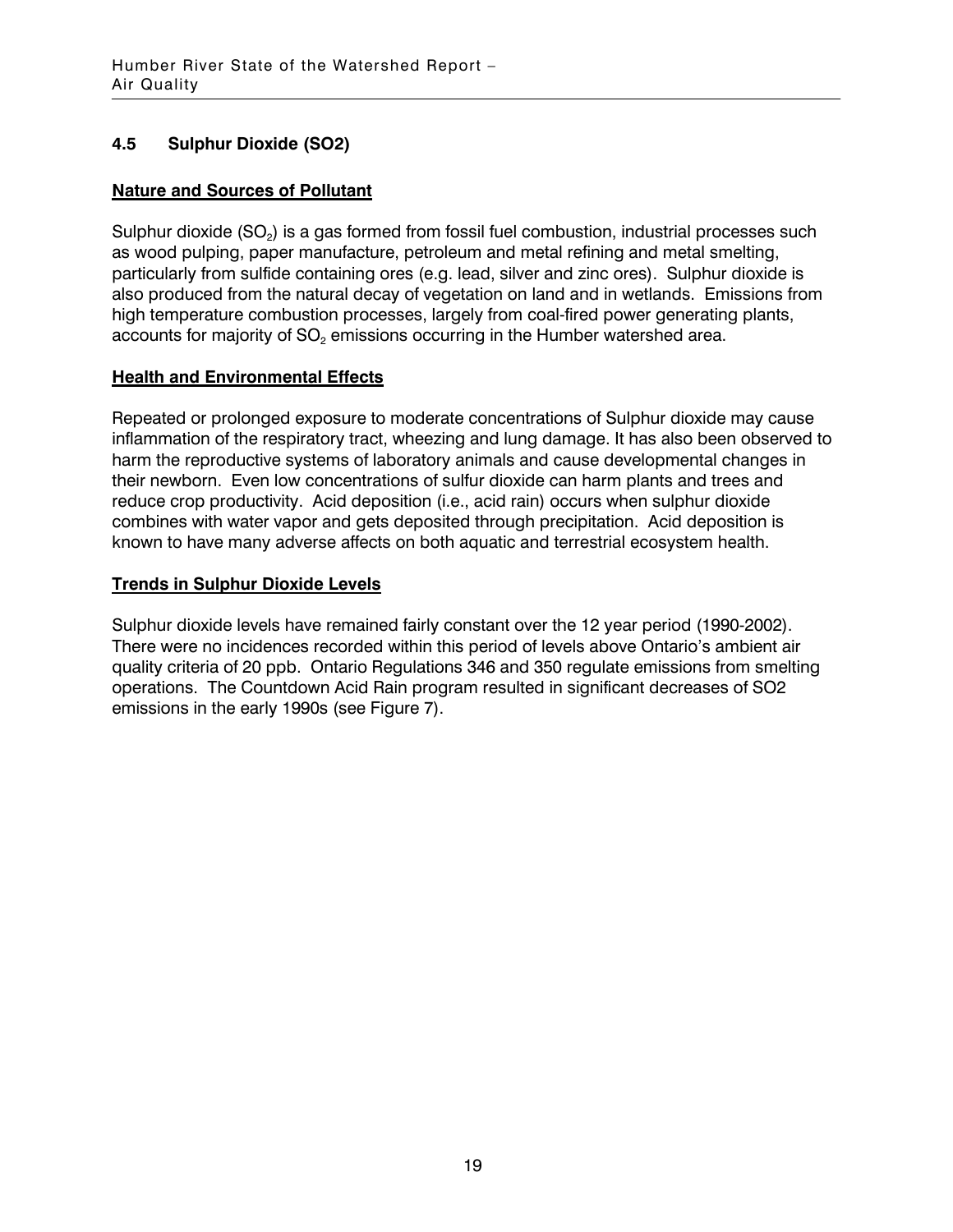![](_page_19_Figure_1.jpeg)

![](_page_19_Figure_2.jpeg)

#### 4.6 Air Toxics

#### Naturally Occurring and Human-Made Sources

Air toxics, otherwise known as hazardous air pollutants, are air pollutants that are known or suspected to cause serious health effects. Air toxics can exist as particulate matter or as a gas. Some examples are arsenic, asbestos, benzenem vimyl chloride, mercury, chromium, toluene and beryllium. Most air toxics originate from man-made sources, including mobile sources (emissions from vehicle exhaust), stationary sources (emissions from factories, refineries, power plants), as well as indoor sources (some building materials, pesticides and cleaning solvents). Some air toxics are released from natural sources such as forest fires.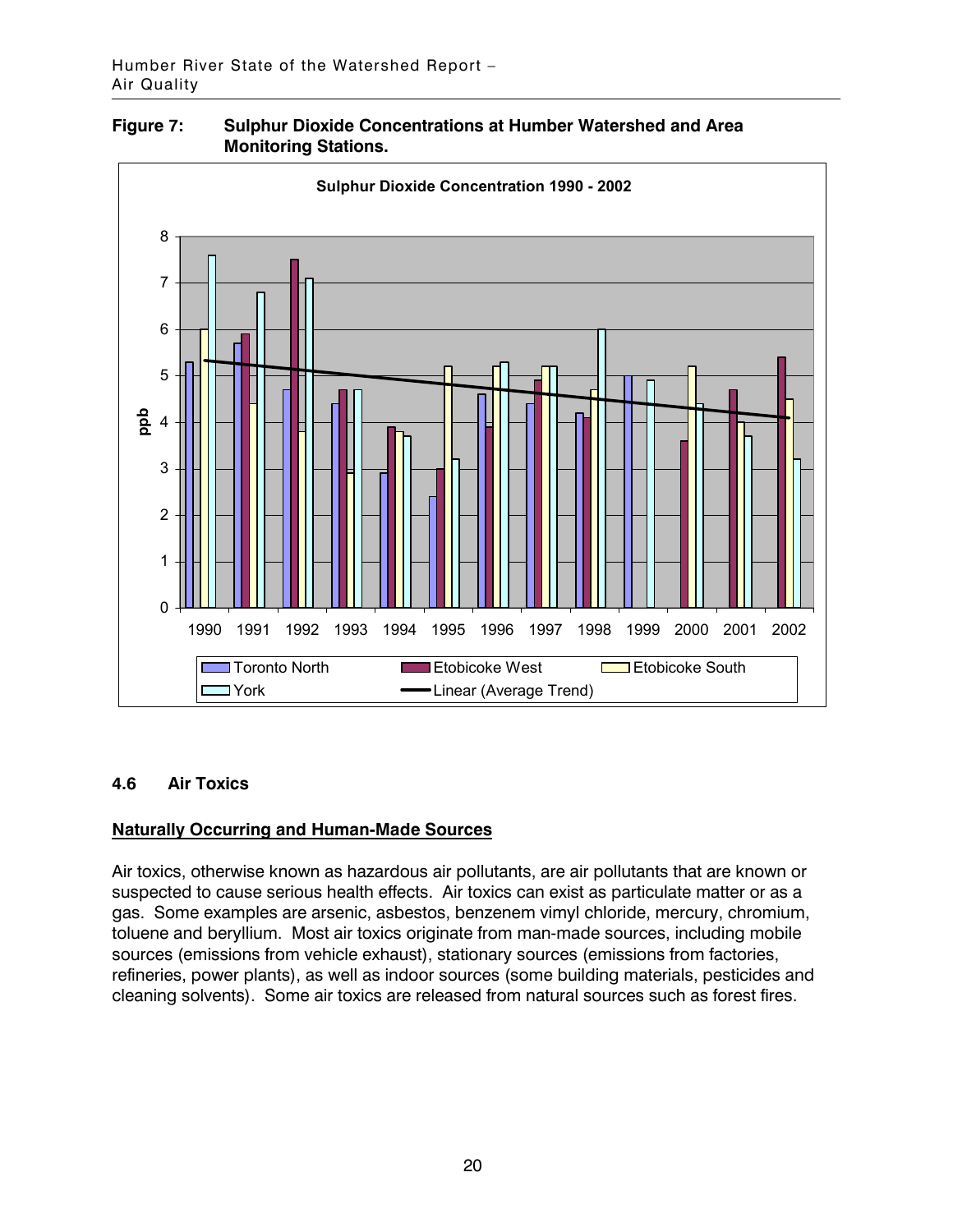#### Health and Environmental Effects

Depending on which air toxic a person is exposed to, health effects can include damage to the immune system, as well as neurological, reproductive, developmental, and respiratory problems. Toxic air pollutants deposited on soils or surface waters can have a wide range of environmental impacts. Numerous studies have observed that deposited air toxics contribute to birth defects, reproductive failure, and disease in laboratory animals. Toxic pollutants that accumulate in the environment can lead to harmful affects on plant and animal health and on person consuming these plants and animals (e.g., mercury levels in fish).

# 4.7 Watershed Report Card Rating

Based on Humber River watershed strategy objective to "reduce air pollution to levels that protect human health, natural ecosystems and crops, and does not exacerbate global climate change", the following set of indicators, measures and targets have been established to evaluate progress towards achieving the objective and to assign watershed report card ratings. The following summarizes the results of the most recent evaluation and includes an updated watershed report card overall rating.

| Objective: Reduce air pollution to levels that protect                                       | <b>Overall Rating</b>                                                                                                                                                                                                                                                                              |                                                                                                     |
|----------------------------------------------------------------------------------------------|----------------------------------------------------------------------------------------------------------------------------------------------------------------------------------------------------------------------------------------------------------------------------------------------------|-----------------------------------------------------------------------------------------------------|
| human health, natural ecosystems and crops, and does<br>not exacerbate global climate change | D                                                                                                                                                                                                                                                                                                  |                                                                                                     |
| <b>Indicator</b>                                                                             | <b>Measures</b>                                                                                                                                                                                                                                                                                    | <b>Targets</b>                                                                                      |
| Air Chemistry                                                                                | Air Quality Index (AQI)<br>Number of exceedances of<br><b>Ambient Air Quality Criteria</b><br>(AAQC) for the following<br>pollutants:<br>- ground-level ozone (ppb);<br>- particulate matter $(uq/m^3)$ ;<br>- sulphur dioxide (ppb);<br>- carbon monoxide (ppb); and,<br>- nitrogen dioxide (ppb) | Air Quality Index of<br>"Very Good" (AQI<br>does not exceed 15)<br>No smog advisories<br>are issued |
| <b>Air Toxics</b>                                                                            | National Pollutant Release<br>Inventory                                                                                                                                                                                                                                                            | <b>TBD</b>                                                                                          |
| Lichen                                                                                       | Index of Atmospheric Purity (IAP)                                                                                                                                                                                                                                                                  | TBD                                                                                                 |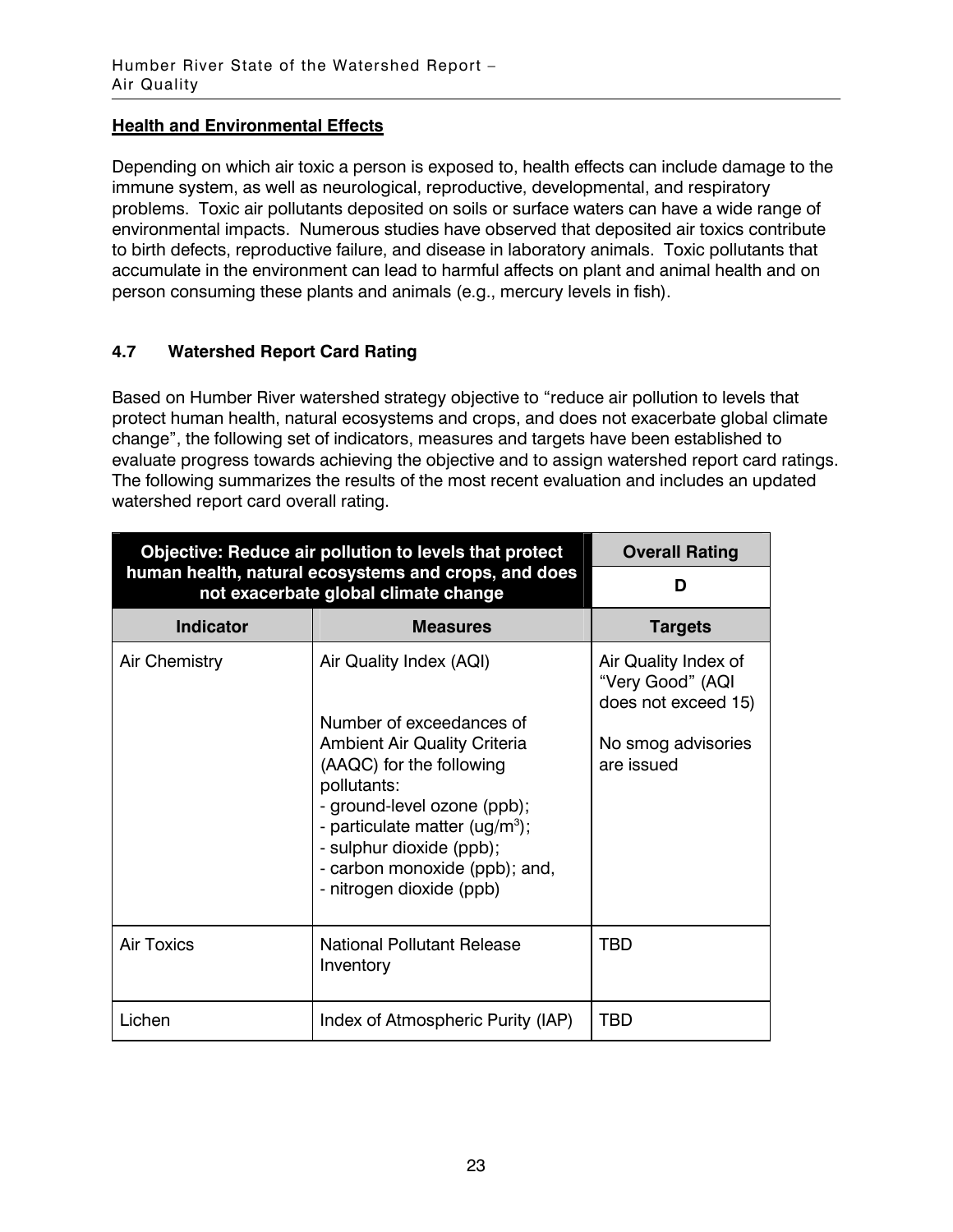The overall rating of "D" is based on available air chemistry information from 2001. Currently, there is a lack of adequate lichen survey data to develop Index of Atmospheric Purity values for the Humber River watershed and the National Pollutant Release Inventory data is still being processed.

The overall rating represents the average of a failing grade for the Air Quality Index (AQI) target, having only achieved a "very good" AQI 45% of the time in 2001, and a fair grade for the number of exceedances target, having no exceedances for only three of five pollutant criteria (60%). The average of the two grades (45% and 60%) is 52%, which translates to an overall rating of "D", indicating that very little, or "poor" progress has been made towards achieving this objective.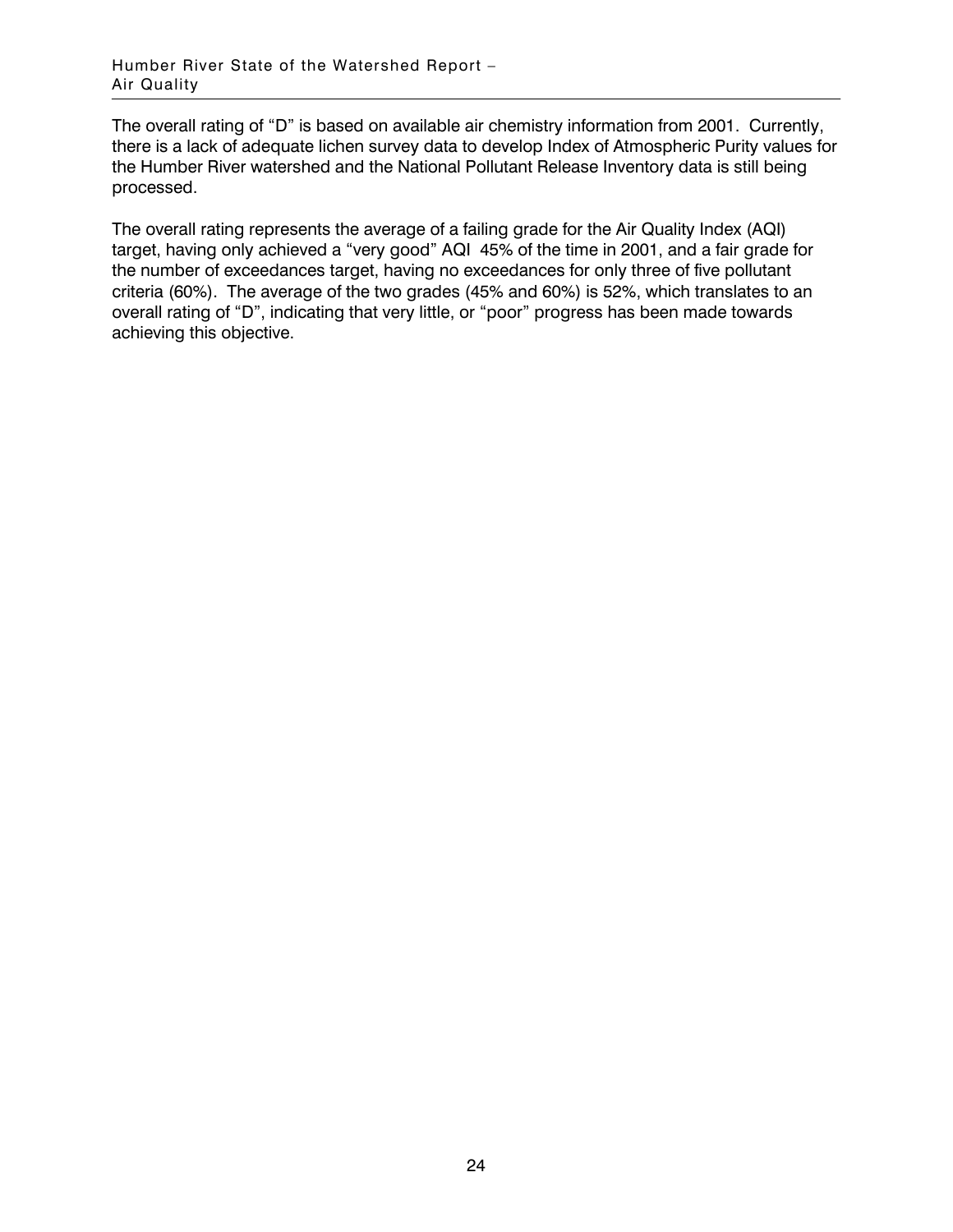# 5.0 SUMMARY AND MANAGEMENT CONSIDERATIONS

Emissions of airborne contaminants from motor vehicle use are anticipated to continue to rise. The number of personal vehicles on the road has increased rapidly in recent years. In 1998, the Ministry of Transportation reported 2,121,328 registered vehicles in the regions of Peel, York and the City of Toronto. As of 2004, this number has increased by 31% to 2,768,636 registered vehicles. Population in the City of Toronto, Region of Peel and Region of York is anticipated to grow by approximately 1.8 million people by 2031 (Hemson Consulting Ltd., 2005). The growth of urban settlements in the Humber watershed will occur primarily in the City of Brampton, City of Vaughan and Town of Caledon. Unless this urban growth is accompanied by major investments to improve and expand public transit systems, this will result in a greater reliance on the automobile as the primary means of transportation. Average trip lengths in the Greater Toronto Area (GTA) will likely continue to rise as residents relocate to suburban areas. For example, in comparison to the average Ontario resident, residents of York Region commute longer distances to work, drive their cars to work more often, and use public transit or other modes of transportation less often (Region of York, 2000).

As the Province of Ontario has pledged to close all coal-fired power generating plants by 2007, emissions of airborne contaminants from the energy sector are anticipated to decrease in the next few years. The Lakeview power generating plant in Mississauga, which opened in 1962, has been a target of criticism because prevailing winds from the west push its nitrogen oxides and sulphur dioxide emissions across Mississauga, Toronto and communities to the east. The plant was shut down in 2005.

Clean air is important to human health, environmental health and economic health. Poor air quality will adversely affect the overall health of the Humber River watershed. In the past, clean air was believed to be a limitless resource. As the effects of a changing climate are beginning to be observed with the melting of the polar ice caps, and as smog advisories in the Greater Toronto Area become more frequent, we now know that it is not so. Consideration needs to be given to the impacts that our daily activities have on air quality and climate. Clean air needs to be thought of and managed as a renewable resource, much like clean water and fertile soils are today. Air quality and climate change must become important considerations in land use planning and decision-making processes in order to improve the sustainability of the communities we are building.

Air quality at Humber area monitoring stations exceeded Ambient Air Quality Criteria (AAQC) standards for ground-level ozone on a number of occasions in 2002, particularly in the warm summer months. AAQC standards for particulates were also occasionally exceeded. The major sources of airborne contaminants that lead to ozone and particulate exceedances are emissions from internal combustion processes (e.g., motor vehicle use, power generation) and industrial and manufacturing processes.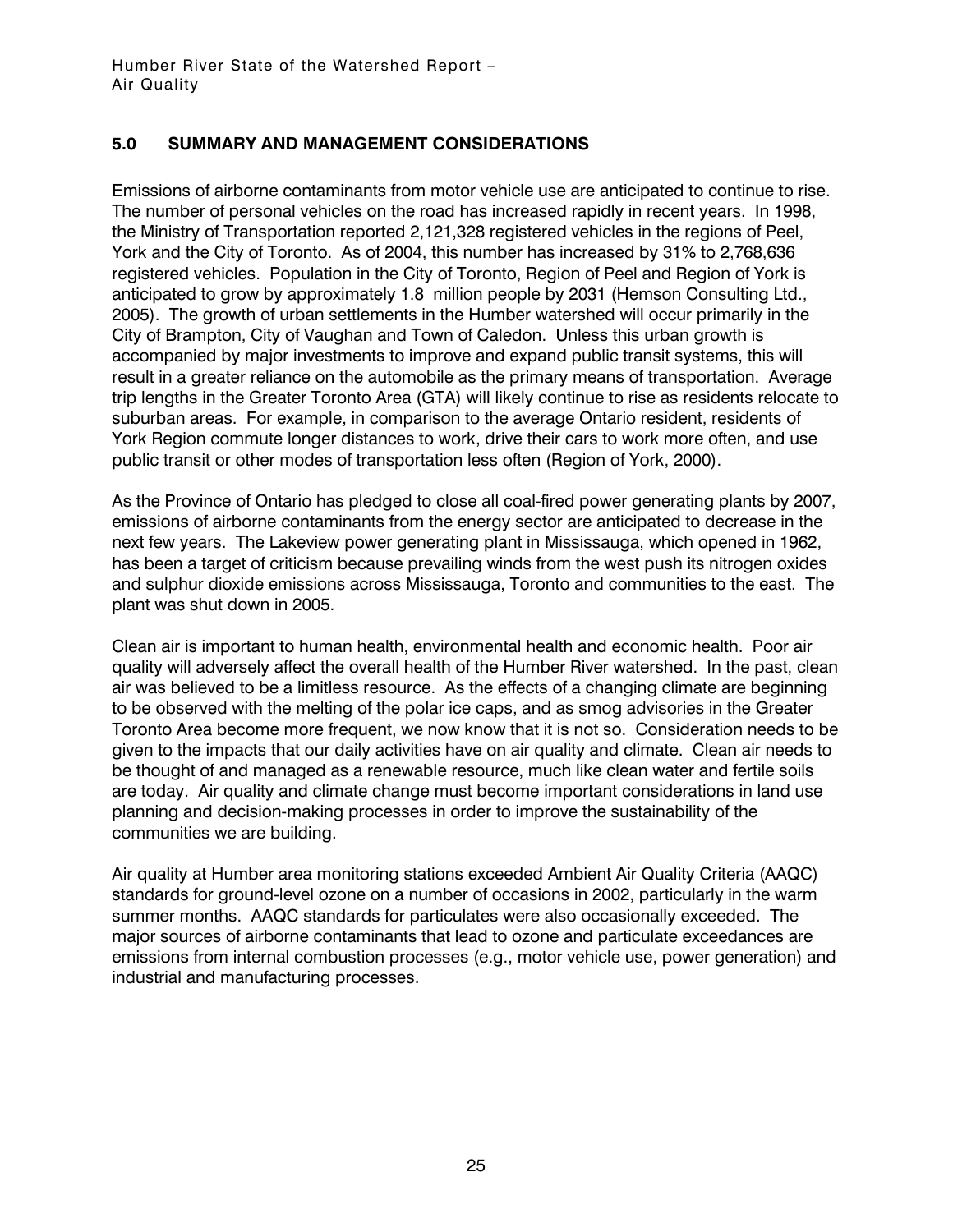In the Humber River watershed, great progress towards improving air quality and reducing air pollution could be made by increasing sustainable public transportation opportunities within and between the City of Toronto, Region of Peel and Region of York. Other actions that would help to achieve this objective include setting standards for cleaner burning fuels and more fuel efficient automobiles, improving the energy efficiency of buildings, conserving energy in the home and workplace, and restoring natural cover (trees in particular) to rural and urban landscapes.

To be effective, air quality monitoring networks and studies must extend over a wide area and be capable of correlating observed conditions or effects with trends in known stressors. While detailed studies have been completed on specific aspects of air quality problems affecting the Greater Toronto Area (e.g. air quality conditions, health impacts, trends in energy use), there have been no studies of how multiple aspects or components are linked and what implications the linkages have with respect to overall management of air quality. A regional-scale assessment that summarizes and interprets air quality data collected in the Greater Toronto Area within the context of energy use trends would contribute to all TRCA watershed management plans/strategies and would also serve as a reference document for the various monitoring and reporting initiatives (e.g. watershed report cards, state of the environment reports, etc.).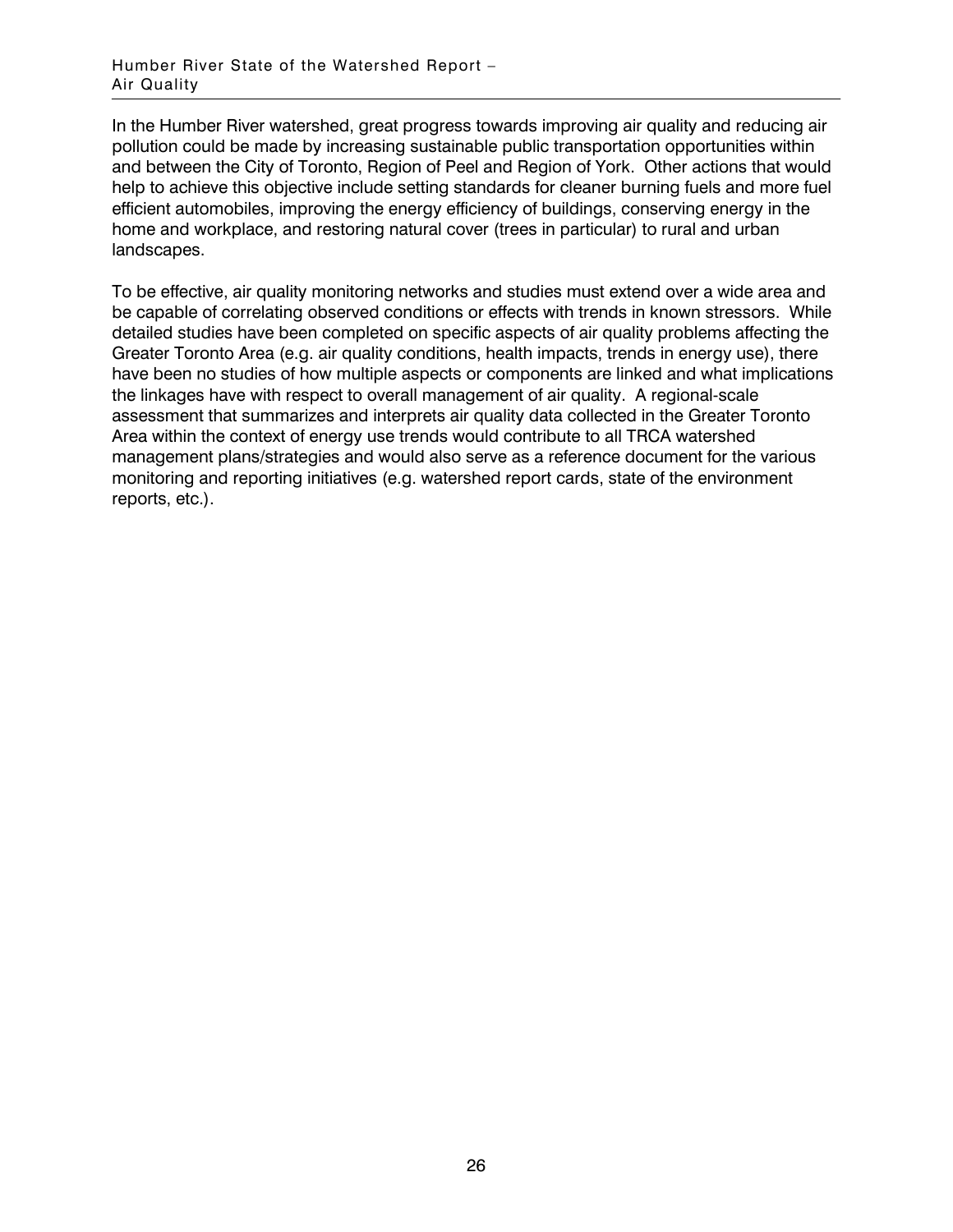#### 6.0 REFERENCES

City of Toronto. 2000. Air: Background Report.

Duncan, K., E. Gregorich, P. Groffman, P. Kovacs, V. Magana, D. McKnight, E. Mills, and D. Schimel. 2001. North America. Chapter 15 in Climate Change 2001: Impacts, Adaptation, and Vulnerability, edited by J.J. McCarthy, O.F. Canziani, N.A. Leary, D.J. Dokken, and K.S. White. Contribution of Working Group II to the Third Assessment Report of the Intergovernmental Panel on Climate Change.

Environment Canada. 2001. A Primer on Environmental Citizenship. http://www.ns.ec.gc.ca/msc/as/primer.html.

Great Lakes Information Network (GLIN). 2003. Atmospheric Deposition in the Great Lakes Region. http://www.great-lakes.net/envt/air-land/airdep.html.

Health Canada. 1997. State of Knowledge Report on Environmental Contaminants in the Great Lakes Basin. Ottawa, Ontario: Health Canada Great Lakes Effects Program.

Hemson Consulting Limited. 2005. Growth forecast for the Greater Golden Horseshoe, Ontario Ministry of Public Infrastructure, Renewal.

Intergovernmental Panel on Climate Change. 1996. Climate Change 1995: The Science of Climate Change. Contribution of Working Group I to the Second Assessment of the Intergovernmental Panel on Climate Change. United Kingdom: Cambridge University Press.

Kenney, W.A. and Associates. 2001. The Role of Urban Forests in Greenhouse Gas Reduction.

Kling, G.W., K. Hayhoe, L.B. Johnson, J.J Magnuson, S. Polasky, S.K. Robinson, B.J. Shuter, M.M. Wander, D.J. Wuebeles, D.R. Zak, R.L. Lindroth, S.C. Moser, and M.L. Wilson. 2003. Confronting Climate Change in the Great Lakes Region: Impacts on Our Communities and Ecosystems. Union of Concerned Scientists, Cambridge, Massachusetts, and Ecological Society of America, Washington, D.C.

Metro Toronto and Region Conservation Authority. 1997. Legacy: A Strategy For A Healthy Humber. Prepared for the Humber River Watershed Task Force.

Ontario Medical Association (OMA). 1998. Ontario Medical Association Position Paper on Health Effects of Ground-level Ozone, Acid Aerosols and Particulate Matter.

Ontario Medical Association (OMA). 2001. Ontario's Air: Years of Stagnation.

Ontario Ministry of Agriculture and Food (OMAF). 2002. 2001 Crop Report.

Ontario Ministry of the Environment. 1997. Air Quality in Ontario: a Concise Report on the State of Air Quality in the Province of Ontario, 1996.